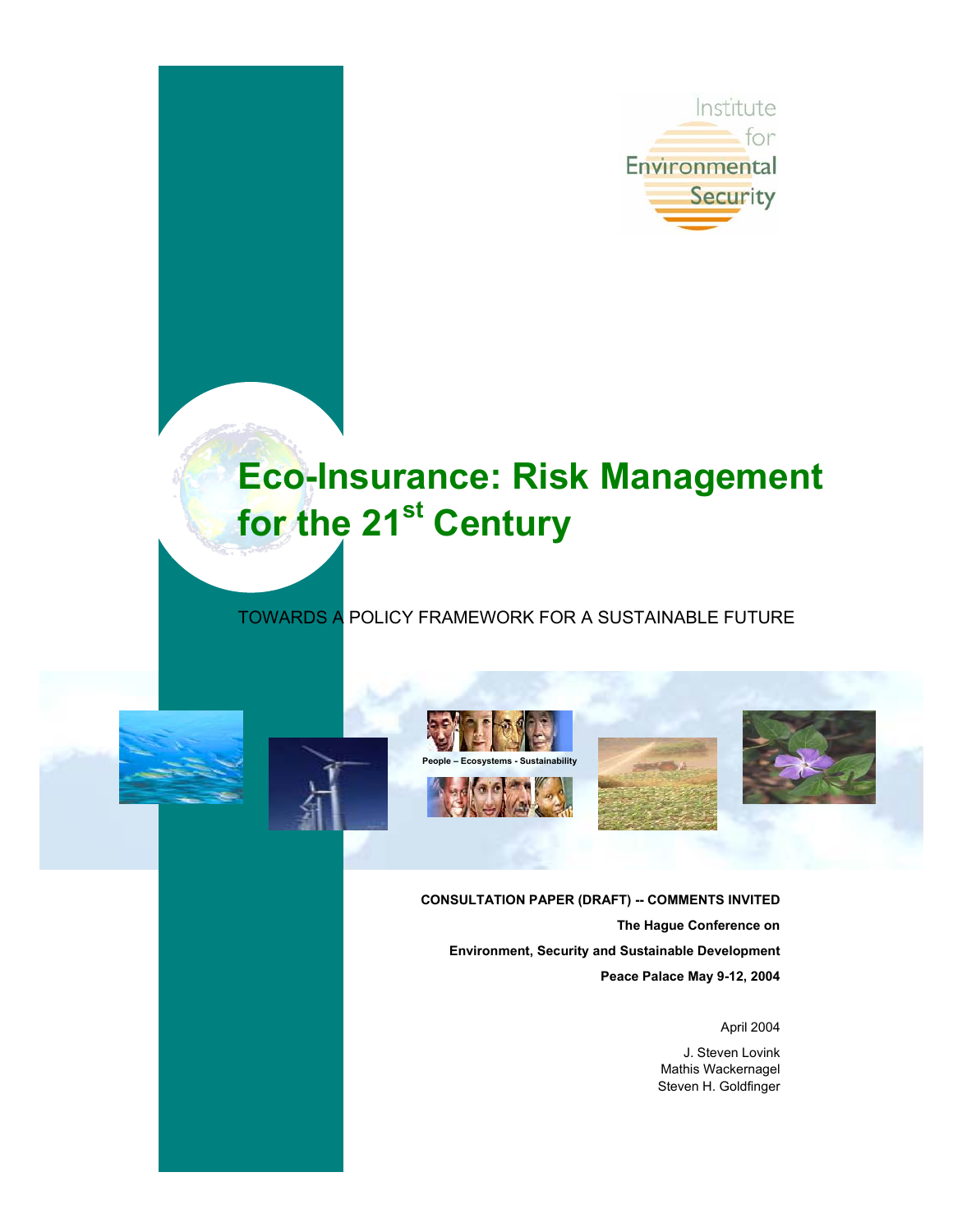This publication is the result of cooperation between The Eco-Insurance Initiative (http://www.Eco-Insurance.net) and The Global Footprint Network (http://www.FootprintNetwork.org).



The Eco-Insurance Initiative is a public-private partnership promoting Eco-Insurance – *a proposed home insurance plan for the planet*. Eco-Insurance is meant to enable a permanent funding mechanism for long term investment in the maintenance of life-supporting ecosystems in order to improve environmental, economic and human security from the global to the local.

The Global Footprint Network envisions a world where all people can lead rewarding lives within the means of one planet. It seeks to achieve this by supporting the *Ecological Footprint*, a resource accounting method that compares human demand on nature with available biocapacity, making sustainability requirements and limits both clear and measurable.

*The Eco-Insurance Initiative* was started in 2002/2003 by the Institute for Environmental Security and TransGlobal Ventures, Inc.



The Institute for Environmental Security is a foundation based in The Hague, The Netherlands with liaison offices in Brussels and Washington DC. Its mission is to advance global environmental security by means of Horizon 21 a multidisciplinary work program integrating the fields of science, diplomacy, law, finance and education.

TransGlobal Ventures, Inc. is a Washington DC-based finance and venture development company dedicated to creating synergies between information technology, earth sciences, education and sustainable development. The author of *Eco-Insurance for a Sustainable Future* is the company's founder and president; he also co-founded the Institute for Environmental Security.



The development of the Eco-Insurance Initiative is being facilitated with financial support from The Ministry of Housing, Spatial Planning and the Environment (VROM) of The Netherlands.

Published in 2004 by the Institute for Environmental Security Anna Paulownastraat 103, 2518 BC The Hague, The Netherlands.

All rights reserved. Reproduction and dissemination of material in this information product for education and other non-commercial purposes are authorized without any prior written permission from the copyright holders provided the source is fully acknowledged. Reproduction of material in this information product for resale or other commercial purposes is prohibited without written permission of the copyright holders.

Applications for such permission should be addressed to the Secretary, Institute for Environmental Security, Anna Paulownastraat 103, 2518 BC The Hague, The Netherlands, or by e-mail to info@envirosecurity.org

© [insert] 2004

ISBN <mark>??-?-???????-?</mark>

Printed in The Netherlands/Belgium/USA on recycled paper.

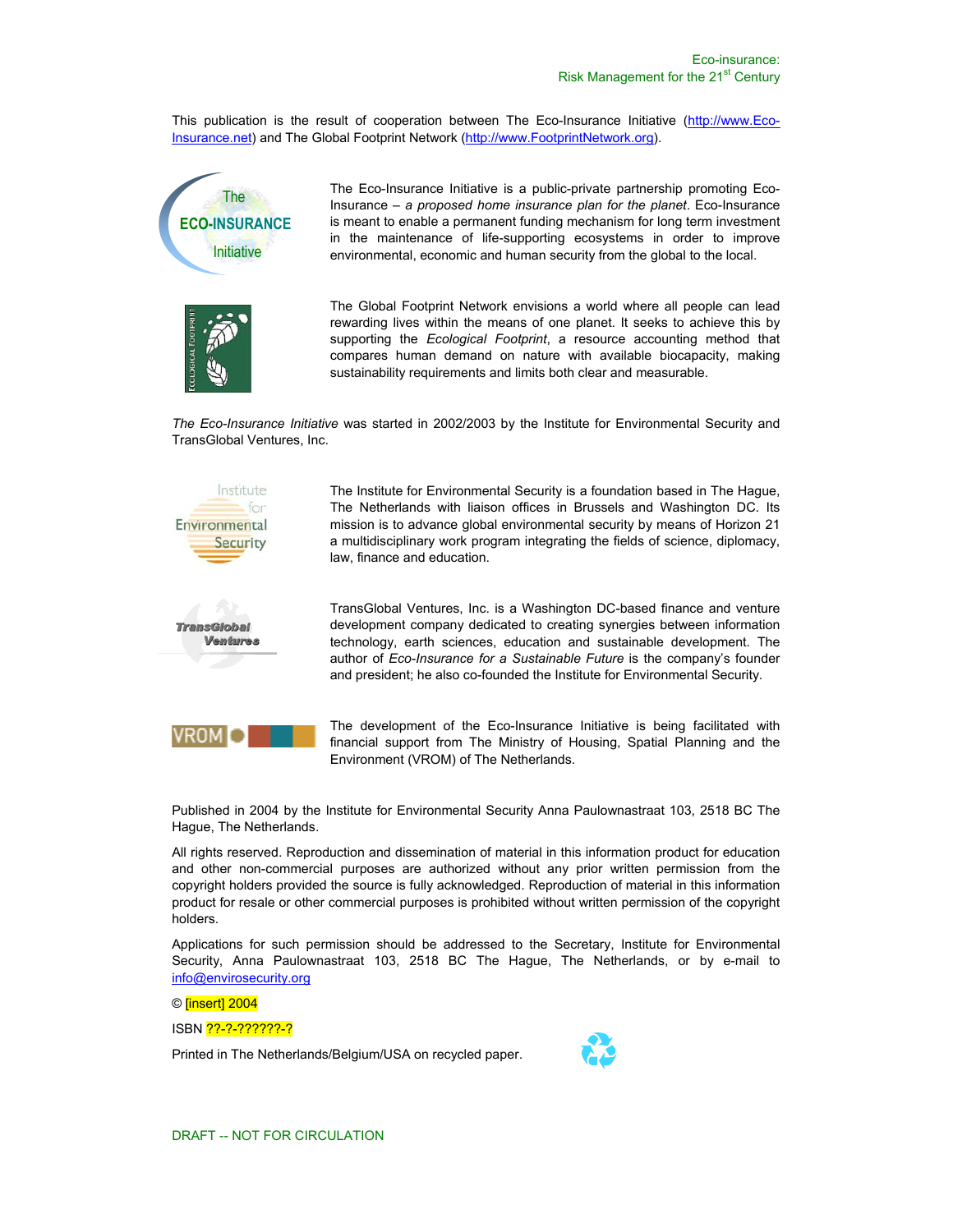# **Preface**

Humankind's inability to reinvest a portion of the monetary riches provided by nature back into the globe's life-supporting ecosystems has produced a mounting deficit on the world's ecological balance of payments. This deficit has now grown to be 20 percent of the Earth's capacity - we are consuming resources 20 percent faster than they regenerate. At the same time, the accumulated ecological deficit over the last 20 years has now grown to be the equivalent of 2.7 planet years of ecological production. Such large and still rising ecological cumulative deficits are not sustainable and feeds growing systemic risk to humankind's financial, environmental or human security<sup>1</sup>. The impact of environmentally induced risks on society such as forest fires, storms, floods, landslides, oil spills or industrial contaminants or accidents is already large and growing.

Potential solutions to insure humankind against future impacts have been slow in coming because ecological goods and services are public goods – free resources of nature which belong to no one and exist for the common good. When damaged, individual property rights are not affected, civil liabilities do not apply and markets fail. An added problem is that we have thus far been unable to adequately quantify the probability or size of future losses, a prerequisite for the insurance industry to become truly engaged. Fresh approaches are urgently needed to address the types of risks that will preoccupy humankind in the decades to come.

People and organizations generally pay insurance premiums to ease financial hardship or loss when specific events defined in the insurance contract occur and trigger compensation. Many forms of (collective) insurance are mandated by government (e.g. social security, disability, unemployment, Medicare, car insurance, etc.) or have become an integral part of business transactions (e.g. home, mortgage, business and environmental liability insurance) as a result of a changing legal, technical, social or political environment. Others forms of insurance, such as health and life-insurance are mostly voluntary and consequently prone to leave people and their families without cover due to an inability (the poor) or unwillingness (the ill-informed) to pay the premium, perceived height of the premium, and/or prevailing perceptions of the level of risk associated with insurable events.

A good insurance policy pays out compensation to those who were able to afford the premium to reduce financial hardship when an accident, injury or disaster strikes. An even better insurance policy is one which invests in the prevention of accidents, injury and disasters from happening at all. Investments in nature parks, renewable energy sources, environmental technologies, eco-enterprise development, and listed companies internalizing triple bottom line performance objectives are but a few examples of insurance policies that can be taken out against future damage to the resilience and health of lifesupporting ecosystems.

April 2004, Washington DC

J. Steven Lovink

j

 $1$  Systemic risk may be defined as the probability that broader financial difficulties will occur from an event that ignites a series of successive losses along a chain of institutions or markets comprising a system.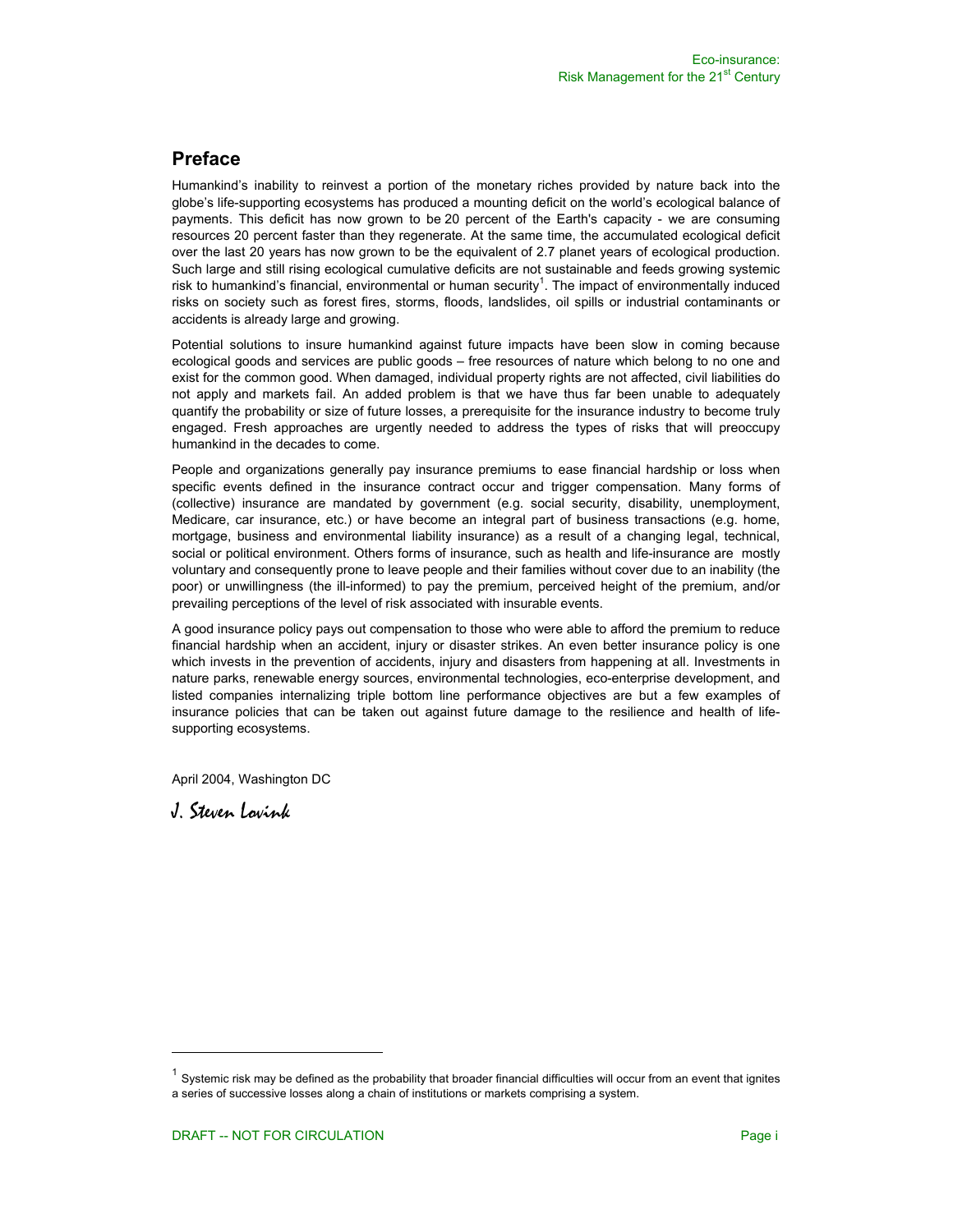# **Acknowledgements**

[To be completed after comments and suggestions pursuant to The Hague Conference on Environment, Security and Sustainable Development, Peace Palace, May 9-12<sup>th</sup>, 2004 ]

Kindly submit your comments and suggestions to: jslovink@eco-insurance.net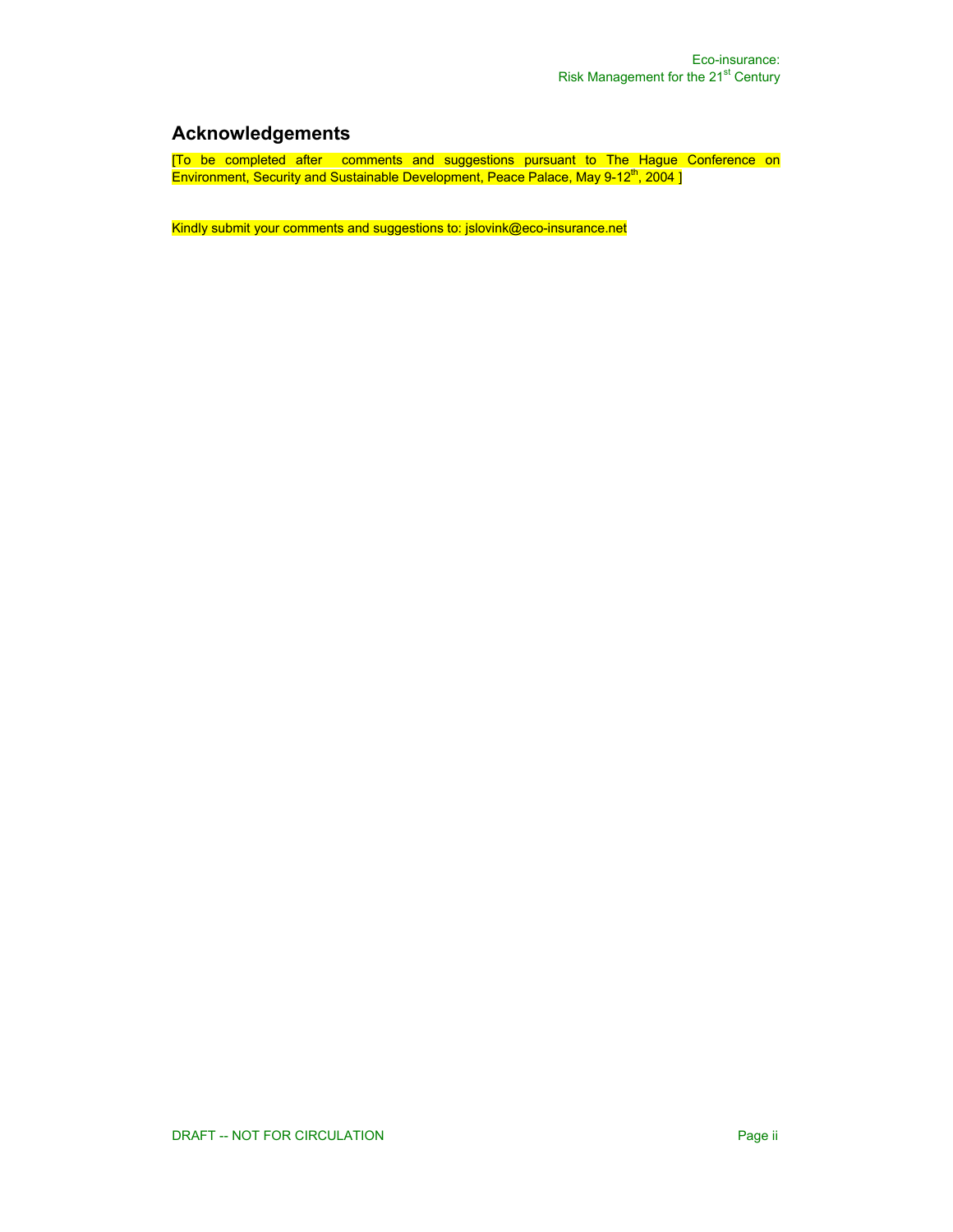# **Table of Contents**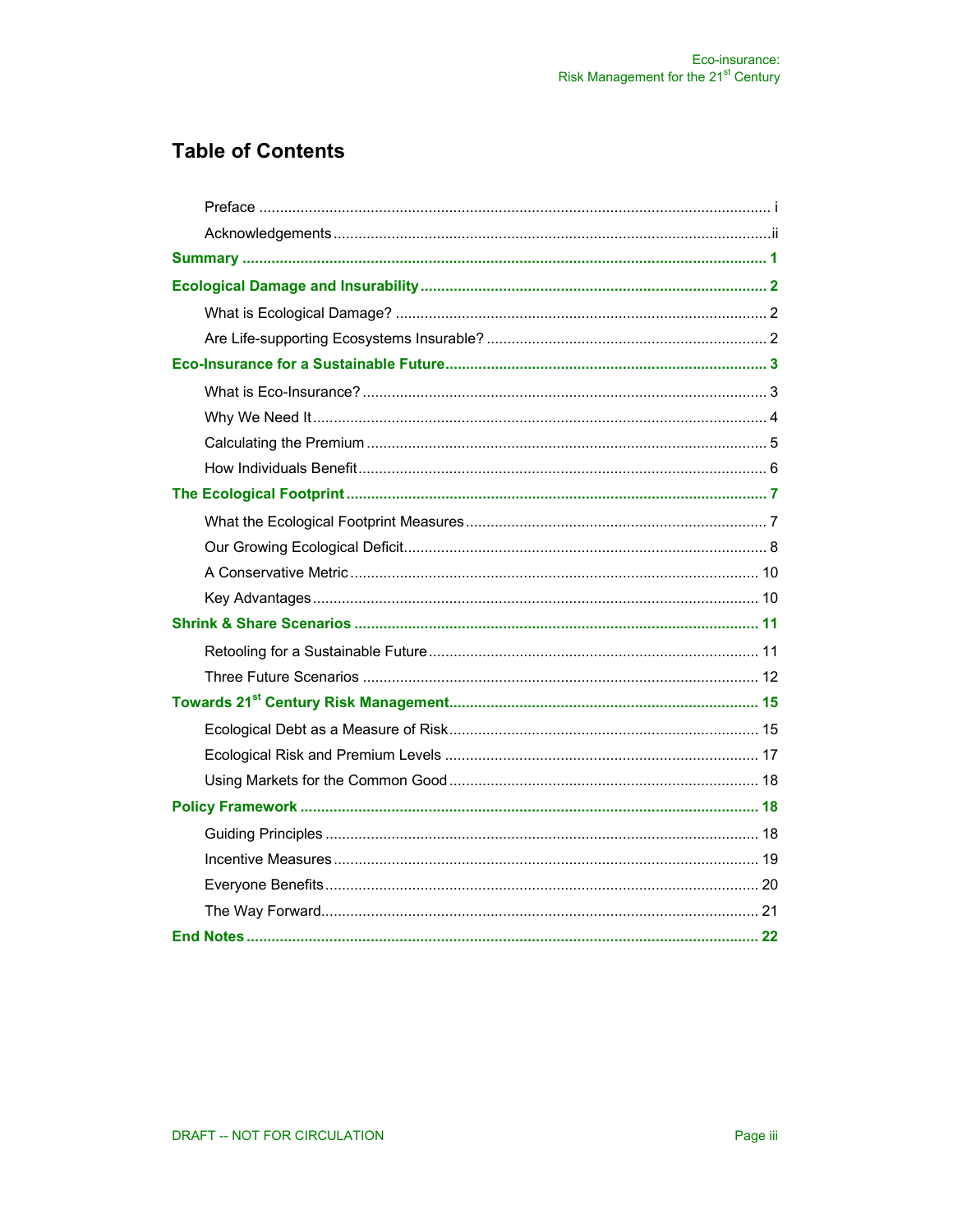# **Eco-Insurance: Risk Managemer for the 21st Century**

TOWARDS A POLICY FRAMEWORK FOR A SUSTAINABLE FUTURE

# **Summary**

Eco-Insurance\* has recently been proposed as a home insurance plan for the planet. A publication entitled: *Eco-Insurance for a Sustainable Future -- A Contribution to the Johannesburg Plan of Implementation* appeared during the Fall of 2003, following a process of initial consultations. It described a permanent funding mechanism for long term investment in the maintenance of life-supporting ecosystems, assessed its feasibility, and provided the contours of an implementation plan.

In this paper, we elaborate aspects of the scheme by focusing on Eco-Insurance as a potential tool for strategic management of environmentally induced risks facing humanity in the 21<sup>st</sup> Century. Starting from the premise that the best insurance policies prevent accidents and disasters from happening at all, we first review what environmental risks and damage are and whether they are insurable. We find that the insurability of ecological damages is fraught with challenges and mainly addresses compensation of damages once they occur. This leads to a discussion of Eco-Insurance as a potential precautionary risk management mechanism enabling a large scale Global Community Investment Program in economic, environmental and human security for the benefit of humankind followed by an explanation of how premiums can be calculated and mobilized within a voluntary framework to be facilitated by government incentives. It is shown how individuals benefit financially from participation in the scheme. Next, the Ecological Footprint concept is reviewed as a practical tool for showing, tracking and managing the planet's growing ecological deficits. Ecological Footprint metrics form an excellent foundation for building Shrink and Share (S&S) Scenarios which can provide important risk management metrics based on humankind's decisions about the amount of biocapacity to be preserved for humankind to sustain itself and by when such a target should be reached. S&S scenarios build on Contraction & Convergence (C&C), internalize the principles of precaution, equity, efficiency and choice, but apply to humankind's total footprint. Three sample scenarios of the future (the 'Brundtland', '2050' and 'EO Wilson' scenarios) are graphed and discussed to demonstrate the flexibility and practicality of the tool for target based risk management approaches. We show that S&S scenarios enable the calculation of cumulative ecological debt (in planet years) -- a proxy for ecological risk. Proxies of ecological risk (or indices) can be monetized by linking them to Eco-Insurance premium levels. This results in a feedback loop which ensures that to the extent agreed upon targets are not met (and ecological risks increase), aggregate premium income available for preventive investment in the Global Community Investment Program would automatically rise to offset heightened risks – a build-in fuse to manage  $21<sup>st</sup>$  Century risks. Monetization of ecological risk might be made increasingly efficient through cap and trade approaches and futures markets; both are potential market-based mechanisms which could one day help to price what is priceless: the premium to be charged for a sustainable future.

A suggested policy framework for governments, the private sector, NGOs, multilateral organizations and academia, including an outline of the way forward, completes the paper.

\* [from Gr. *Oikos*, house + *insurance*, the business of insuring against loss]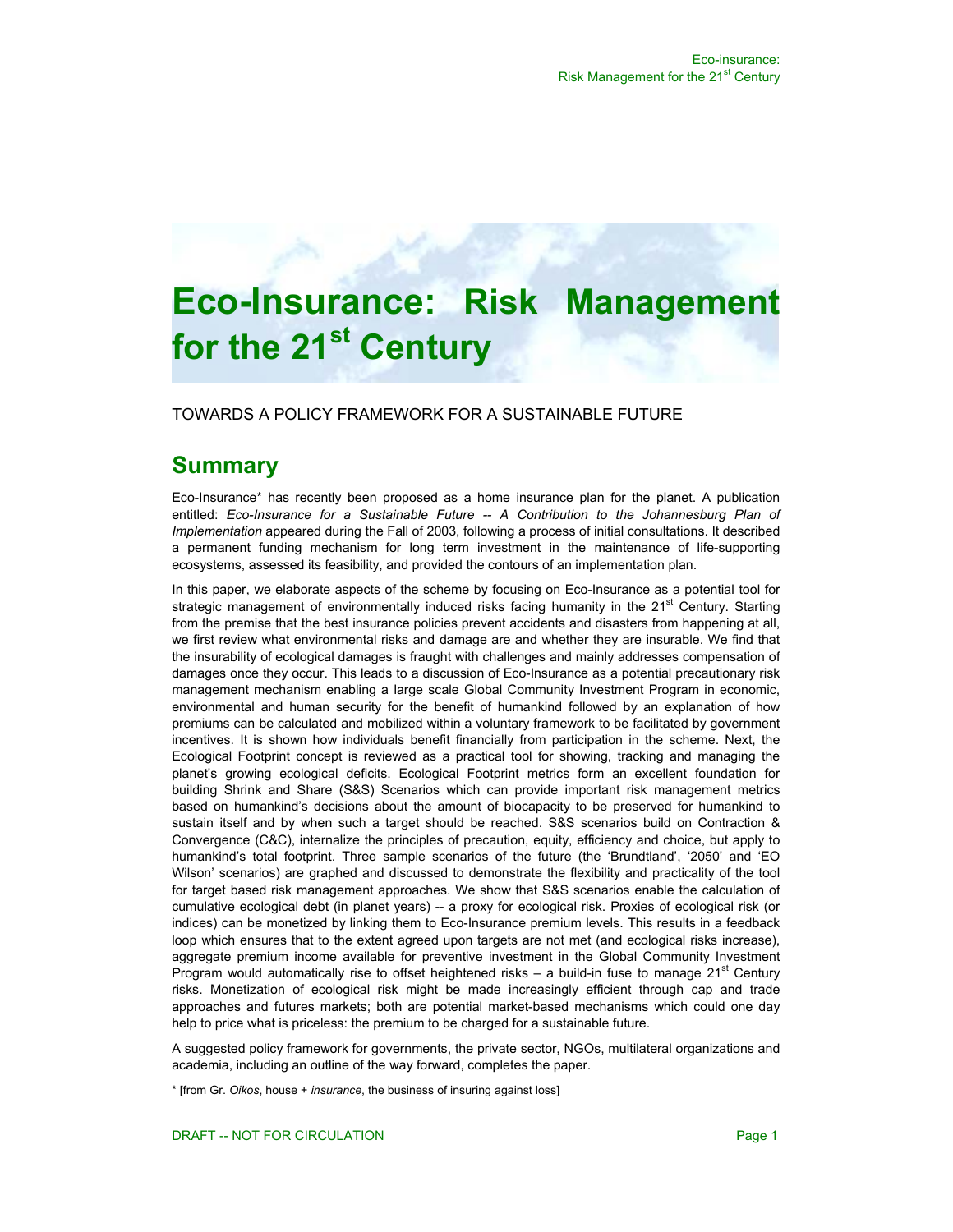# **Ecological Damage and Insurability**

### **What is Ecological Damage?**

Ecological damage is *primary* environmental damage done directly to air, water, soil, flora and fauna. It always involves a 'free' resource of nature and is either irreversible or requires an extended period of

time to recover. It results in *secondary* environmental damage when ecological damage becomes legally relevant and causes bodily injury, property damage and financial loss $^1$ .

Within any given legal, technical, social and political environment, it holds true that consumption, production, trade and investment patterns reflect how societies deal with environmental risks and responsibilities for activities that are harmful to the environment. These activities include the emission of pollutants, overharvesting of renewable resources and destruction of animal and plant habitat. The type and extent of these activities determines the impact (ecological damage) they ultimately have on the quality of air, water, soil, flora and fauna.

Efforts to firm up and extend the 'polluter pays principle" by assigning (legal) liabilities to all forms of ecological damage – a principle supported by the insurance industry<sup>2</sup>, are frustrated by: (i) a lack of clear property rights (free resources of nature belong to no one and everyone), (ii) difficulties in determining the responsible party or parties (as in the case of diffuse, long-distance,



historic and chronic), and (iii) determining the monetary value of the ecological damage.

Worldwide losses due to natural disasters appear to be doubling every ten years and have reached almost \$1 trillion over the past 15 years<sup>3</sup>. Based on current trends, annual loss amounts within the next decade may approach \$150 billion<sup>4</sup>, not counting the effects of climate change. The financial impact of such a trend exceeds what insurance companies can afford<sup>5</sup>.

# **Are Life-supporting Ecosystems Insurable?**

Insurance is the business of insuring against loss. Insurance companies take two types of risk: investment risk and underwriting risk. Well balanced investments of their assets in combination with sufficiently high premiums for the risks being underwritten typically generate the necessary income to compensate for underwriting losses when they occur. Insurance companies can get into difficulties when invested assets perform poorly, premiums are not high enough, and/or systemic risks undermine investment performance and increase underwriting losses. To the extent the insurance industry does not insulate itself against such risks, its financial performance will suffer, and, in the event of the industry's imminent collapse, governments will ultimately have to step in to underwrite excessive losses at the expense of the tax payer. With environmentally induced loss amounts expected to reach \$ 100 billion plus per annum, as noted above, this may become a real world scenario. The insurance industry can insulate itself against excessive losses by for example not underwriting certain risks altogether, underwriting primarily short-term (property-and-casualty) versus long term (life) insurance contracts, raising overall premiums, investing assets in solidly performing companies, and/or providing clients with new insurance products.

In technical terms, the underwriting criteria for insurability on commercial terms are $6$ :

• *Accessibility*: it should be possible to (i) calculate the probability and scale of damage in order to arrive at an appropriate premium and (ii) allocate damage to a particular insurance period;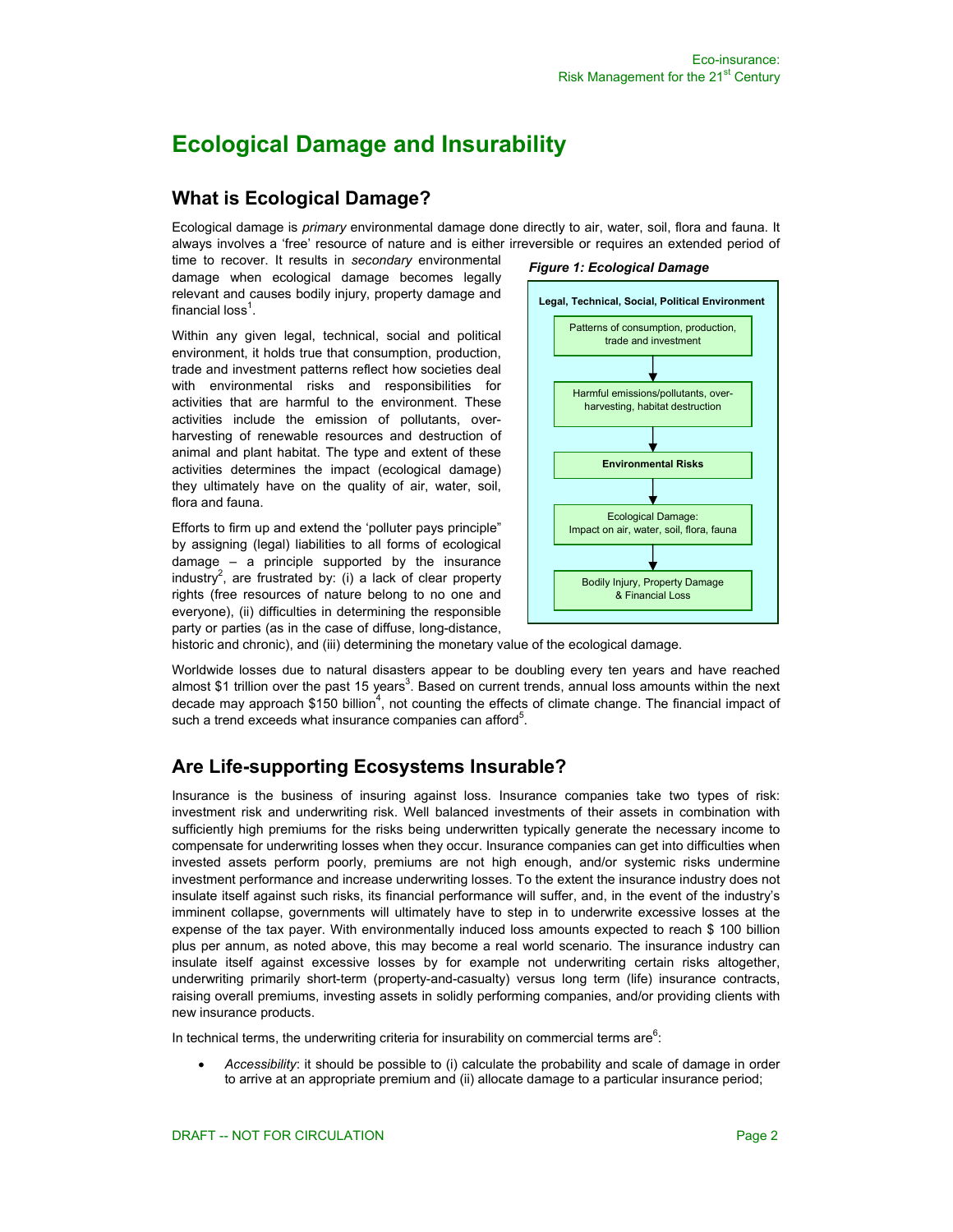- *Randomness*: insured events must be unpredictable in terms of time of occurrence and independent of the will of the insured;
- *Mutuality*: many endangered parties must joint together to carry exposure to risk jointly;
- *Efficiency*: private insurers need to be able to charge a premium that allows them to write insurance profitably in the long term.

The emergence of commercially viable insurance products covering damages to life-supporting ecosystems has been tentative because the accessibility and efficiency criteria for insurability are not met. Legal questions that arise are: who can sue for compensation when a free resource of nature belonging to no one is damaged, who is responsible and what is the monetary value of the damage? If the private sector can only provide coverage that meets all four criteria – to the exclusion of lifesupporting ecosystems, what new approaches need to be developed that transfer risks associated with ecological damage? Possible solutions might include: (i) a clear regulatory regime on environmental damage liabilities derived from civil and public law in order to create growing demand for environmental risk liability protection (ii) a focus on restorative measures, (iii) limiting coverage to tangible ecological damages, (iv) placing limits on the liability of insurers, and/or (v) the use of guarantees and innovative reinsurance mechanisms to improve the supply of new insurance products within the emerging liability regime<sup>7</sup>. Importantly, development and implementation of these type solutions will take an estimated 10-20 years, may only be affordable for some, concentrate on manageable micro events, and will not address potentially large 'intangibles', i.e. ecological damages with unknown probabilities or difficult to quantify losses. This strongly suggests that uninsurability of life-supporting ecosystems or portions thereof at the macro level will worsen environmentally induced risks and their associated impacts in the decades to come, unless alternative insurance approaches focusing on prevention are implemented.

Eco-Insurance, as will be elaborated below, starts from the premise that it is imprudent for society to be lulled into inaction and that even intangibles should be underwritten. The approach is complimentary to, and can act as a catalyst for, emerging insurance solutions for ecological damage and its secondary environmental damages. At the same time it is distinct in its focus on prevention and the objective to provide coverage based on the principles of precaution, equity, efficiency and choice.

# **Eco-Insurance for a Sustainable Future**

### **What is Eco-Insurance?**

Eco-Insurance\*-- *a proposed home-insurance plan for our planet,* is an innovative risk management strategy for the 21<sup>st</sup> Century. It seeks to mobilize a modest Eco-Insurance premium from people and organizations for investment in the restoration and maintenance of the globe's life-supporting ecosystems in order to promote environmental, economic, and human security from the global to the local. The Global Community Investment Program is the equivalent of a preventive insurance policy against loss of valuable ecological goods and services for the collective and individual benefit of humankind.

Even though the globe's life-supporting ecosystems provide us with water, food, shelter, medicines, clean air, fertile soils and climate stability $^{8}$ , the quality and available amount of these goods is rapidly declining  $9$ . The globe's ecological goods and services are valuable $10$  and their proper maintenance is necessary to avoid economic decline, rapid or unexpected environmental changes, and natural resource conflicts<sup>11</sup>. This maintenance requires sustained and sizeable investments.

Ecological Footprint data, income levels, and a global Eco-Insurance risk factor, taken together, determine the level of the Eco-Insurance premium. Eco-Insurance is proposed to be used to capitalize a new Financial Mechanism – a

*Figure 2: Financial Mechanism* 



World Conservation Bank, Fund or Trust -- to be governed for, on behalf of, and with participation of, the world's community who is its beneficiary. The Financial Mechanism will be responsible for the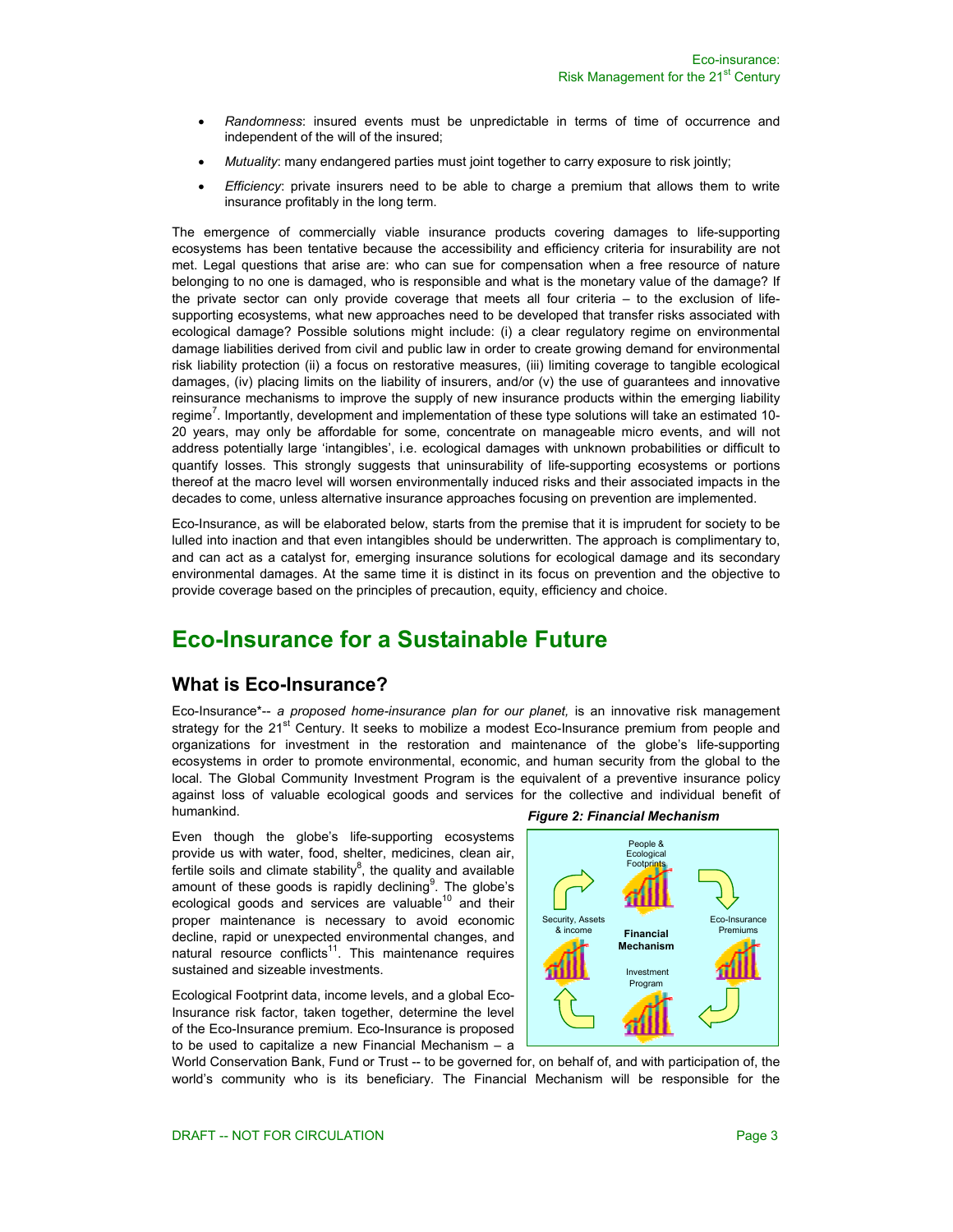implementation of a multibillion dollar Global Community Investment Program implemented through strategic financial partners following transparent and measurable performance criteria.

Eco-Insurance *internalizes* the principles of precaution, equity, efficiency and choice, *encourages* smaller ecological footprints of people, organizations and nations on the earth, *promotes* sustainable consumption, production, trade and investment, *stimulates* private sector companies to embrace triple bottom line performance goals, and *encourages* governments to support a new and innovative financing mechanism to help insure society against institutional, policy and market failures, and effectively *reduces* the anticipated tax burdens of current and future generations..

Eco-Insurance for a Sustainable Future is currently in the exploratory stages of being realized through public-private initiative and international cooperation between governments, the private sector, multilateral institutions, academia, and NGOs. An important success factor is to demonstrate that people, organizations as well as nations are better off financially when they participate in the Eco-Insurance scheme. The basic proposition is that Eco-Insurance is about paying a modest sum today for what is more than likely to cost a fortune tomorrow; it provides insurance coverage in the form of intangible returns for all (increased environmental, economic and human security) as well as tangible returns (income, ecological asset appreciation and a lower future tax burden) for those who participate.



# **Why We Need It**

Eco-Insurance is necessary because of the world's structural underinvestment in the restoration and maintenance of the globe's life-supporting ecosystems. This 'Eco-investment Gap' currently amounts to \$50-300 billion per annum<sup>12</sup> and has resulted in serious ecological deficits that already severely jeopardize global economic, environmental and human security.

Eco-Insurance proposes the implementation of a Global Community Investment Program in companies, technologies, projects and activities that support life-supporting ecosystems as a preventive insurance policy promoting economic, environmental and human security by reducing the risks of ecological damage, bodily injury, property damage and financial loss.

### **Global Economic Security**

When ecosystems lose their capacity to provide the inputs that keep economies running, the world economic system will be subjected to increasingly severe shocks, followed by long-term decline<sup>13</sup>. While strong economies will be more resilient, such shocks will eventually hurt the more powerful economies as well. To the extent humankind lives beyond the regenerative capacity of the globe's life-supporting ecosystems, global economic security will spiral downward. In the past, civilizations have collapsed because fragile or degraded ecosystems were no longer capable of sustaining them<sup>14</sup>. This time however, the threat of collapse involves the fate of humanity as a whole.

One important example of environmentally induced insecurity is that during the coming two decades the world economy's capacity to grow will be increasingly limited by the double edged sword of a finite supply of increasingly expensive fossil fuels and the substantial risks of warming the globe by discharging even more  $CO<sub>2</sub>$  into the atmosphere<sup>15</sup>. While one can debate specifics of when fossil fuels run out and the severity of global warming or its consequences, one thing appears certain: inaction will split the world economy at the seams. Current investment levels in an alternative energy future are insufficient by a long shot<sup>16</sup> and indicate humankind should prepare for a rough ride marked by rising energy prices, pockets of growth, bouts of inflation and deflation, financial hardship, environmental pressures, economic instability, and conflict about access to resources and growth based on a world economy that revolves around its dependency on fossil fuels.<sup>17</sup> As governments become frantic to intervene with massive remedies to keep their economies afloat, voters in most parts of the world will be asked to foot the bill for mistakes of the past through higher taxes. This ominous and insecure future will make some people, businesses, and nations rich, and others poor.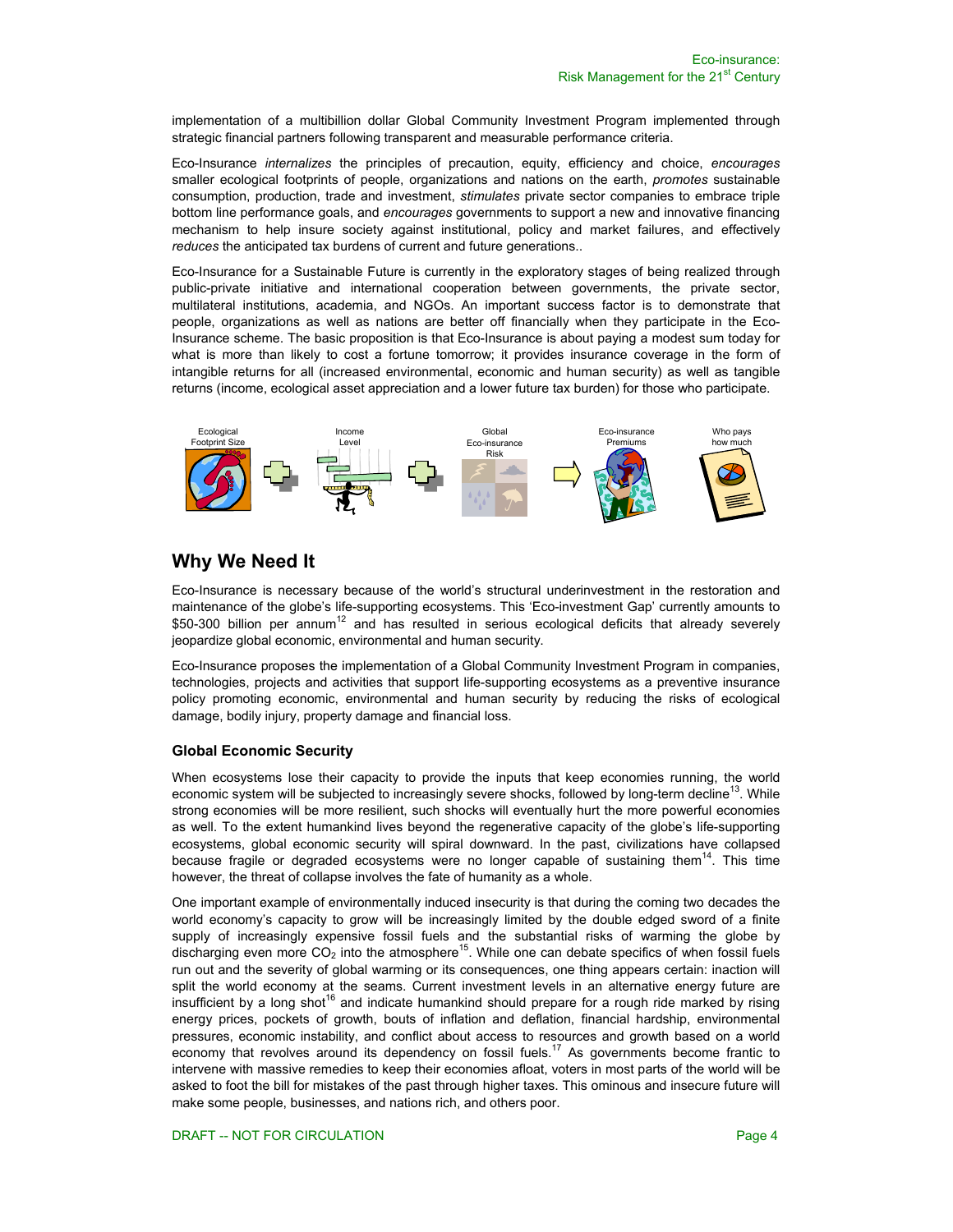Eco-Insurance premiums seeks to fund a Global Community Investment Program that will make long term investments in portfolios of companies, technologies and indices that seek to profit from the inevitable transition from a fossil fuel economy to a sustainable energy economy as one of its key objectives. The expected returns of this energy insurance policy are: increased economic, environmental and human security, a portfolio of sustainable energy investments with solid capital appreciation potential, and current income from dividends and realized capital gains.

#### **Environmental Security – Seven Major Challenges**

Seven leading environmental changes of major concern are: (i) depletion and pollution of fresh water supplies; (ii) depletion of fisheries; (iii) degradation and loss of biodiversity, including forests; (iv) degradation of agricultural lands; (v) food and health safety; (vi) stratospheric ozone depletion; and (vii) global climate change<sup>18</sup>.

Environmental scarcity and the wish to control remaining resource stocks can cause conflict, including violent conflict from the local to the global level as well as environmentally induced mass migrations<sup>19</sup> Environmental resources are becoming scarce due to (i) the environmental impact of growing populations with their associated patterns of consumption, production, investment and trade; (ii) uneven access to resources; and (iii) unexpected environmental changes<sup>20</sup>. The cumulative effect is decreased global environmental security.

The world's population now exceeds six billion people and may reach nine billion people by the year  $2050<sup>21</sup>$ . Access to resources is unevenly distributed amongst geographic regions and people<sup>22</sup>. The planet's atmosphere, water resources, habitats, soil fertility and biodiversity are resources that form part of the global commons $^{23}$ . They represent global public goods that belong to everyone and no one. Unclear ownership and property rights makes them particularly susceptible to what is often referred to as the 'Tragedy of the Commons' – the tendency for unmanaged public resources to be consumed until they become exceedingly scarce, or worse, cease to exist<sup>24</sup>. Experts agree that global public goods are undersupplied<sup>25</sup> and international collective action is required to maintain or increase the supply of these  $goods<sup>26</sup>$ .

Eco-Insurance premiums will fund a Global Community Investment Program that will make long term investments in companies, projects and sectors that increase economic, environmental and human security by means of large scale conservation and sustainable development activities, including enhancement and expansion of the world's protected area system, water projects, agricultural biodiversity, protection of biodiversity hotspots, the acquisition of conservation and sustainable enterprise development areas, eco-enterprise capacity building and finance, and environmental education and awareness building. The expected returns of this ecosystem insurance policy are: (i) healthier and more resilient ecosystems, (ii) a portfolio of appreciating ecological assets and ecoenterprises, (iii) sustainable livelihoods for local communities as ecosystem managers, and (iv) increased economic, environmental and human security.

### **Calculating the Premium**

Eco-Insurance proposes to collect a modest premium from people and organizations, based on Ecological Footprint data, levels of income, and global Eco-Insurance risk. The underlying rationale for this formula is that:

- *Ecological Footprints* measure a nation's, an organization's, or individual's consumption of food, materials, and energy in terms of the area of biologically productive land or sea required to produce those resources and absorb the corresponding waste, using prevailing technology<sup>27</sup>. The resulting ecological deficit or surplus (remainder)<sup>28</sup> can be used to set targets for a 'balanced ecological budget' from the global to the local level;
- *Income levels* reflect the extent to which nations, organizations and individuals benefit from the world economic system, including their ability to pay for the often free or discounted costs of using the globe's life-supporting ecosystems;
- *Global Eco-Insurance risk* expresses the aggregate level of Eco-Insurance to be mobilized on an annual basis to ensure that sufficient funds are available for sustained investment in the restoration and maintenance of the globe's life-supporting ecosystems. Global Eco-Insurance risk would be assessed by an independent organization representing all regions of the world and supported by a competent science community $^{29}$ .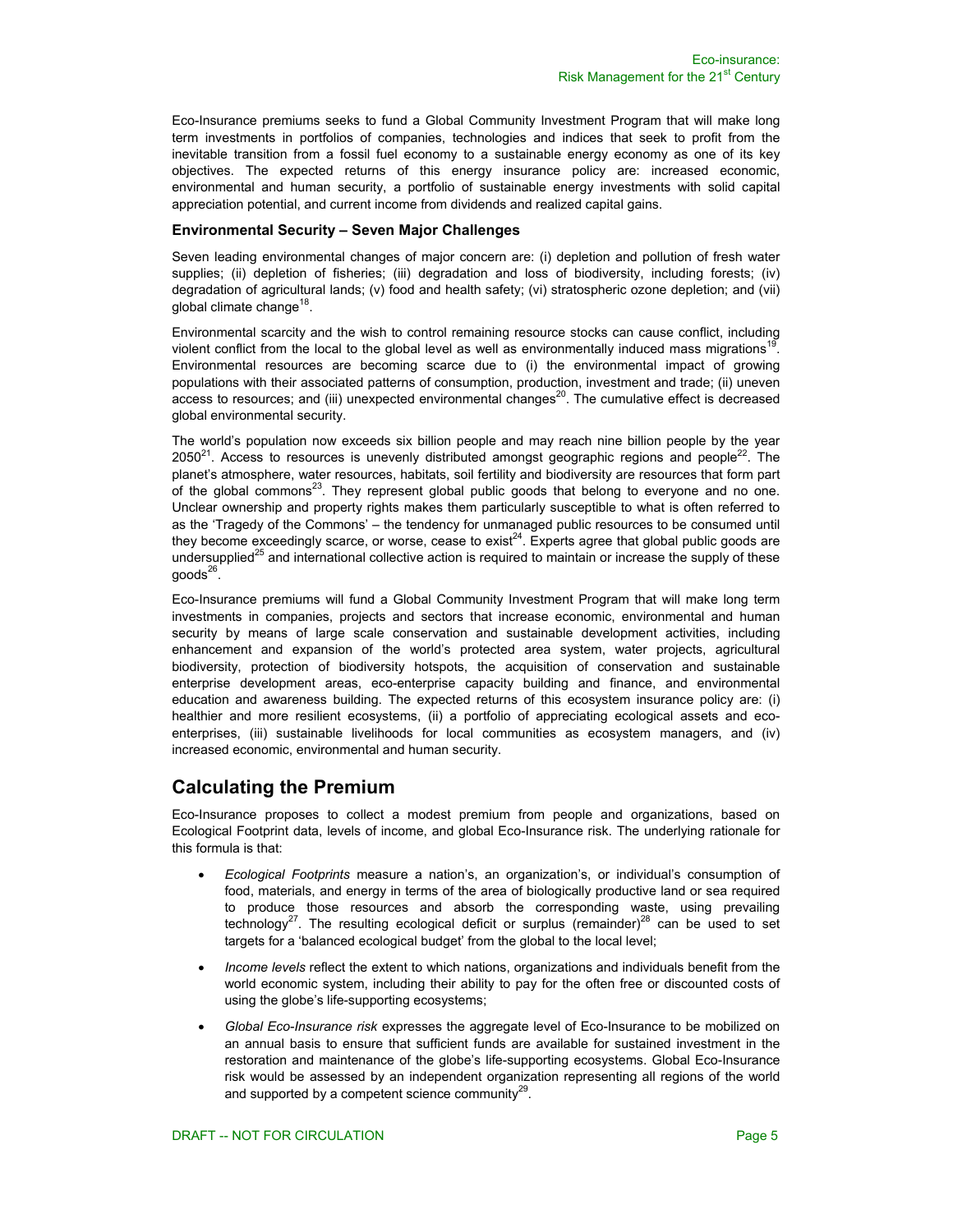Eco-Insurance is designed to be a flexible financial mechanism that stimulates nations, organizations and individuals to think more directly about the sustainability of their consumption, production, investment, and trade patterns. Ecological deficits would be discouraged through progressively higher Eco-Insurance premiums, while nations, organizations and individuals that have or move towards a more balanced ecological budget would be rewarded by means of reduced Eco-Insurance premiums. The mechanism works at both the individual level or for society as a whole. Interventions ranging from fiscal stimuli to economic and other incentives stimulate voluntary adoption of Eco-Insurance at an early stage<sup>30</sup>. Unlike taxes, Eco-Insurance is neither mandated nor collected by governments. Governments *are however encouraged to provide a supportive incentive framework for Eco-Insurance to work on a voluntary basis.*

Large global challenges become far easier to finance if more people contribute to their proposed solution. If the global Eco-Insurance risk is estimated at \$50 billion per annum – the lower range of what should be invested in life-supporting ecosystems on an annual basis $31 -$  the average annual Eco-Insurance premium payable by an OECD citizen would amount to less than \$50 per capita, the equivalent of approximately \$1.00 per week. According to our proposed scheme, Non-OECD citizens would have to initially pay an average annual Eco-Insurance premium of \$1.80, or the equivalent of less then 4 cents per week. Actual Eco-Insurance premiums would vary amongst nations, organizations and individuals based on (i) applicable ecological footprint and income data and (ii) whether ecological footprint benchmarks, targets or norms would be compared at the national, organizational or individual level.

Importantly, Eco-Insurance seeks to ensure that modest per capita Eco-Insurance premiums mobilize significant financial resources for contemplated investments in maintaining the globe's life-supporting ecosystems in proportion to prevailing ecological risks. Several innovative programs are proposed to mobilize eco-insurance premiums from people and organizations:

- *MyEcoFoot<sup>™</sup> for People and Organizations*<sup>32</sup> is an internet-based resource mobilization mechanism designed to: *show* people and organizations the impact they and others have on the world's ecosystems, *offer* e-learning resources on how to reduce one's "ecological footprint", and *provide* people and organizations the opportunity to offset the inherent risk profile of their footprint size by paying a relatively modest annual eco-insurance premium to be invested in a sustainable future.
- *One Percent in a Sustainable Future™* is a promotional program modeled on successful community-based investment approaches.<sup>33</sup> It is designed to dramatically increase assets to be invested in its Global Community Investment Program by encouraging people and organizations to shift at least an eco-insurance premium equal to one percent of their investment dollars into the Bank's investment program.
- An *EcoSmartCard™*, an affinity credit card, can be offered to people and organizations to automate their eco-insurance payments and obtain discounts on selected environmentally friendly goods and services; *Eco-insurance Bonds* may be issued to investors to promote prepayment of eco-insurance for periods of five to ten years<sup>34</sup>.

### **How Individuals Benefit**

While Eco-Insurance may be a laudable concept, convincing people, organizations and nations to disburse money (even modest amounts) for the common good has been proven difficult unless there are clear incentives to do so – selfless altruism is known to drive but a small minority of human endeavors.

- A command and control solution to this conundrum would advocate that governments should reach an international agreement which would make Eco-Insurance mandatory. While in theory this could lead to effective compliance with the Eco-Insurance mechanism's goals and objectives, such agreements typically take ten or more years to negotiate and are generally costly to implement and monitor once agreed. Moreover, it will be environmentally imprudent and fiscally irresponsible to wait ten years or more before taking action.
- Voluntary approaches, on the other hand, suffer from the free rider problems commonly associated with public goods --- why should one pay Eco-Insurance when it cannot be ensured that everyone else contributes as well? Voluntary systems then, need to be able to rely on smart (market-based) incentives that motivate people, organizations and nations to modify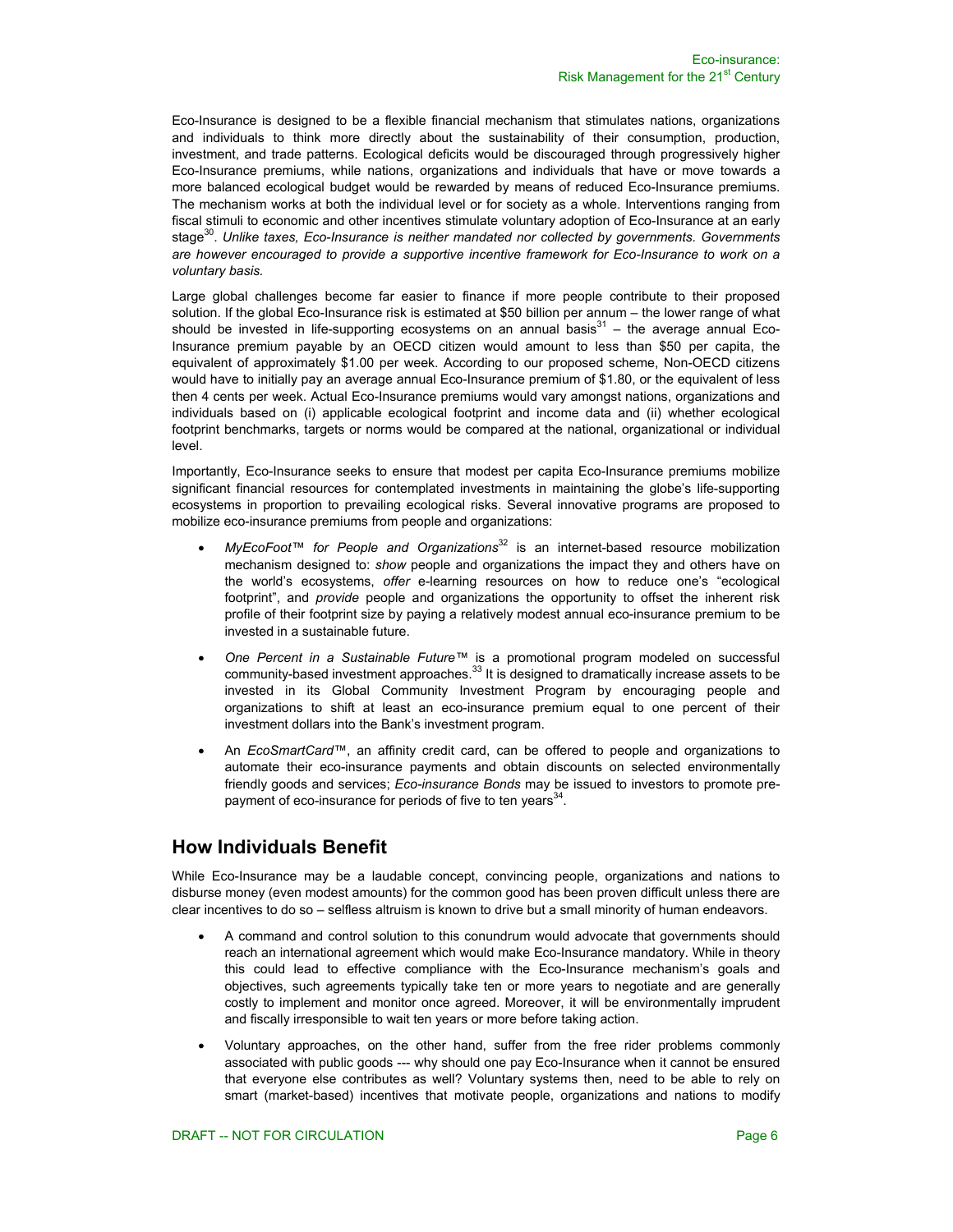current behavior because it is deemed in their best (economic) interest. A form of public private collaboration towards this end takes shape when governments establish a framework of economic and fiscal incentives that enables the private sector to better and more efficiently internalize societal goals, such as triple bottom line performance goals (people, planet and profits).

In consideration of the above considerations, Eco-Insurance proposes its home insurance plan for the planet be launched as a voluntary mechanism within a public-private collaborative framework to be initiated by a group of supportive sustainability leaders (from government, the private sector, NGOs, multilateral development institutions and academia). Within this framework several leading governments would provide tangible incentives to people and organizations that contribute Eco-Insurance on a voluntary basis, in addition to a range of tangible incentives and benefits provided by the Financial Mechanism itself. Once a credible tipping point is reached by voluntary means, Eco-Insurance could one day become compulsory by international agreement.

Smart incentives promoting voluntary participation in Eco-Insurance include:

| <b>Government Incentives</b>    |                                                  |                                                                                                                                                                                                        |  |  |
|---------------------------------|--------------------------------------------------|--------------------------------------------------------------------------------------------------------------------------------------------------------------------------------------------------------|--|--|
| $\bullet$                       | Credits                                          | Investment Tax Credit for Eco-Insurance contributions                                                                                                                                                  |  |  |
| $\bullet$                       | Exemptions                                       | Income from Eco-Insurance Securities exempt                                                                                                                                                            |  |  |
| $\bullet$                       | Co-financing                                     | Government to match Eco-Insurance contributions                                                                                                                                                        |  |  |
| <b>Eco-Insurance Incentives</b> |                                                  |                                                                                                                                                                                                        |  |  |
| $\bullet$                       | Eco-Insurance Bonds                              | A security with attractive rate of return issued to early adopters of Eco-<br>Insurance pursuant to 5, 10 and 20 year commitments                                                                      |  |  |
| $\bullet$                       | EcoSmartCard™<br>Savings                         | Eco-friendly products and services offered by network of qualified vendors and<br>purchased with the EcoSmartCard™ earn back annual eco-insurance premium                                              |  |  |
| $\bullet$                       | Eco-Points                                       | Eco-Insurance premiums may be lowered in future years by means of qualified<br>purchases                                                                                                               |  |  |
| $\bullet$                       | Eco-Insurance<br>Sweepstakes                     | Participation in Eco-Insurance secures automatic enrollment in sweepstakes for<br>ecotourism vacations and other prizes                                                                                |  |  |
| $\bullet$                       | Empowerment,<br>Transparency &<br>Accountability | Eco-Insurance contributors co-manage the Eco-Insurance Financial Mechanism<br>online, including by means of investments strategies and policies and have<br>access to reports on investment activities |  |  |
|                                 | Transferability                                  | Participants may transfer their Eco-Insurance Investment Portfolio to their<br>children                                                                                                                |  |  |

#### *Table 1: Smart Incentives*

# **The Ecological Footprint**

### **What the Ecological Footprint Measures**

The human economy is embedded in the biosphere and is entirely dependent on its natural resources and ecological services. Once human demand exceeds the regenerative capacity of the biosphere, further expansion impoverishes us. Such "development" beyond the planet's ecological limits is not achieved by using the regenerative "interest" of nature, but by liquidating the "principal" (what ecological economists call "natural capital.") This is why systematic resource accounting—documenting humanity's overall demand on the planet's natural capital for both resource provision and waste absorption—is core to achieving sustainability. As long as governments and business leaders do not know how much nature we use compared to how much nature we have, it is difficult for policy makers to manage and protect society's natural assets.

*Ecological Footprint* accounts provide a way of documenting the extent to which human economies stay within or exceed the regenerative capacity of the planet. Such biophysical resource accounting is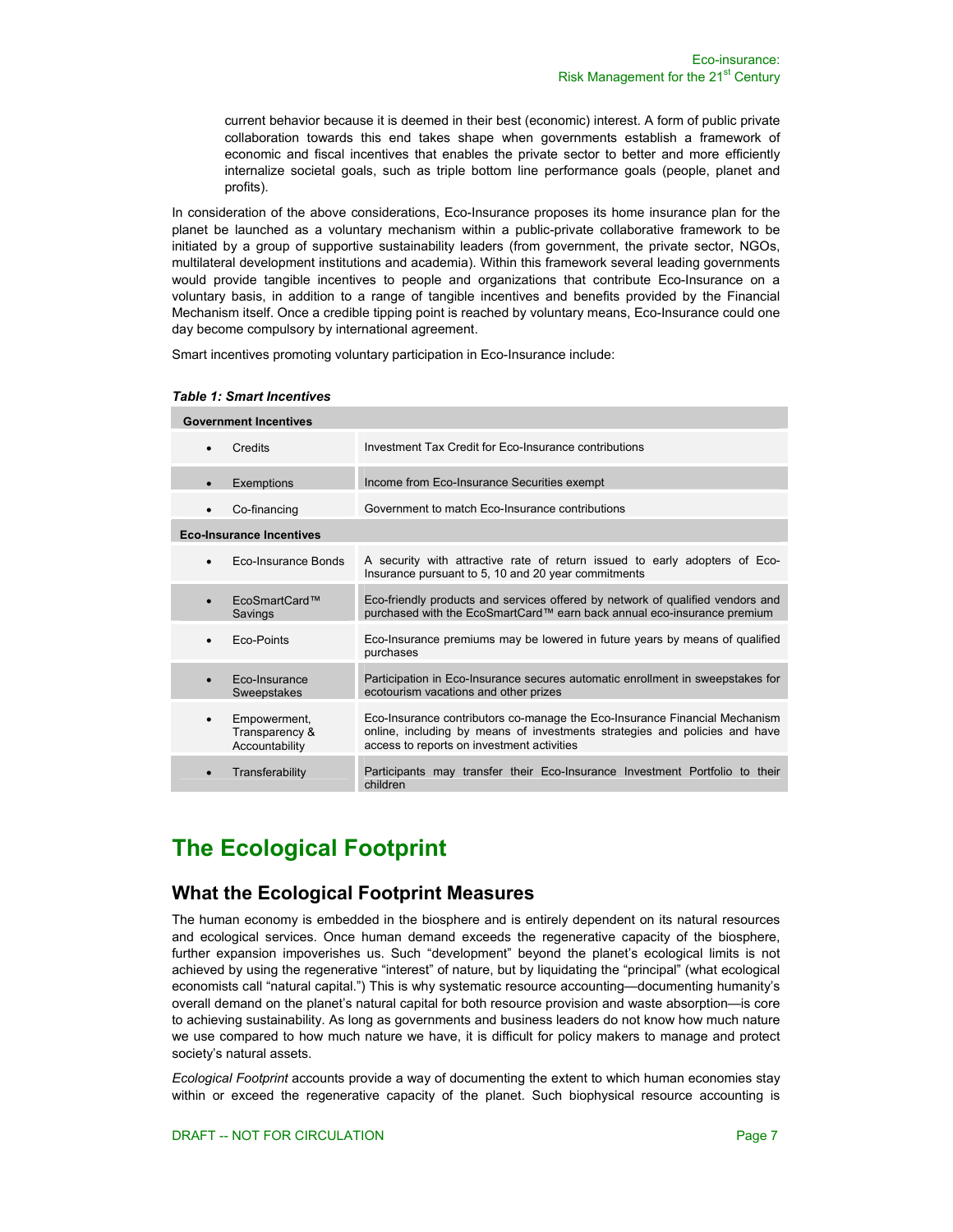possible because resources and waste flows can be tracked. The Ecological Footprint measures how much productive land and sea area a population (an individual, a city, a country, or all of humanity) requires for the resources it consumes and for the absorption of its waste, given prevailing technology. Measured in "global hectares"-- bio-productive hectares with world average capacity to produce biomass-- it is calculated based on official government data and reflects annual changes in resource efficiency and technology.

Number of Earths

Number

of Earths

*Figure 3: Humanity's Total Ecological Footprint: This graph shows how human demand has grown from using 70% of the biosphere's capacity to using 120% of its capacity – or 1.2 planet Earths.* 

Figure 3 shows how the Ecological Footprint compares human demand with the regenerative capacity of the biosphere. Ecological demand is exceeding the biosphere's capacity. Over the last 40 years, human demand has grown from using 70% of the biosphere's capacity to using 120% of its capacity  $-$  or 1.2 planets.



# **Our Growing Ecological Deficit**

Human consumption and waste production have been exceeding the earth's capacity to create new resources and absorb waste since the 1980s. The world average Ecological Footprint is currently 2.3 global hectares per person, but there is only an average of 1.9 hectares of biologically productive land and sea area available for each person. Note that these 1.9 global hectares need to provide not only for humans but also for the millions of other species with which people share this planet.

This growing global ecological deficit or "overshoot" now exceeds by 20% the Earth's regenerative capacity and, by requiring the depletion of natural capital, reduces the Earth's ability to support future life. This means it now takes more than 14.5 months to regenerate the resources humanity consumes in one year. Humanity is therefore liquidating natural capital in order to support the current level of resource use.

*Figure 4: World Ecological Footprint versus World Biocapacity: Historical data and scenario based on moderate projections from FAO, UN Population Fund, and IPCC*



Figure 4 shows that according to UN and FAO scenarios based on moderate efficiency improvements and moderate population growth, humanity's path will lead to significantly larger ecological overshoot.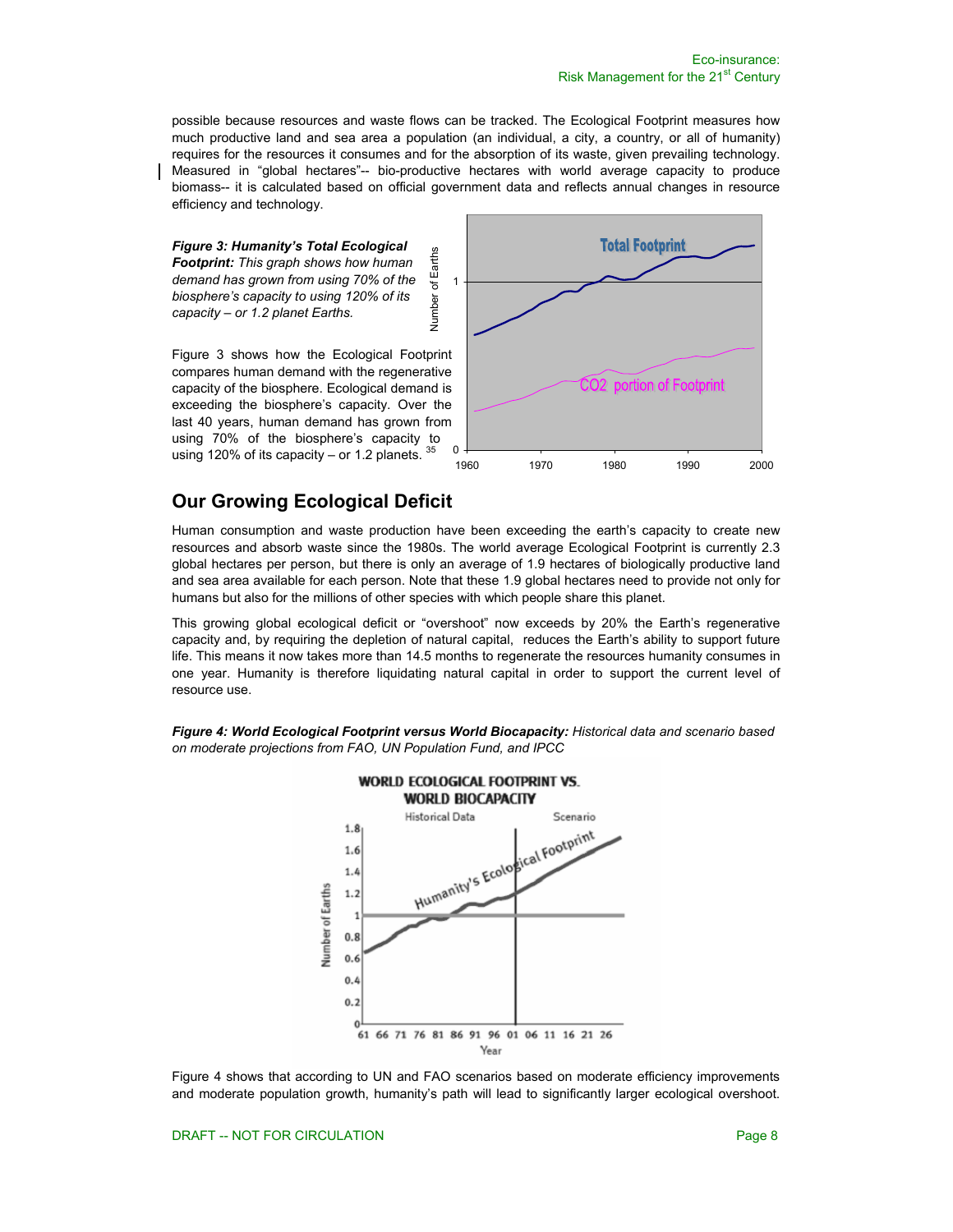Using UN estimates of world population, natural resource consumption and  $CO<sub>2</sub>$  emissions over the next 30 years, we have translated this scenario into global Ecological Footprint equivalents through 2030. <sup>36</sup> Even though these UN estimates assume slowed population growth and more resource-efficient technologies, this scenario still results in a world Footprint that would grow from today's level of 20 percent above the Earth's biological capacity to a level 70 percent above it. This means the world's population in 2030 would require 1.7-fold of the Earth's regenerative capacity to meet its consumption requirements.16 This calculation assumes that the Earth *can* sustain this growth in resource use over the next 30 years. It does not account for the possibility that as the natural resource base is depleted, a decrease in biocapacity could further hamper the biosphere's ability to regenerate.

#### **Ecological Footprint of Nations**

A comparison of the average per capita Ecological Footprint in any given country with the average per capita Biological Capacity within that country's boundaries reveals whether that county is living within its biological means—it is maintaining an Ecological Reserve—or running an Ecological Deficit. Table 2 presents this information for a number of selected countries.

|                           | Population | <b>Ecological</b><br><b>Footprint</b> | <b>Biological</b><br>Capacity | <b>Ecological Deficit (-)</b><br>or Reserve (+) |
|---------------------------|------------|---------------------------------------|-------------------------------|-------------------------------------------------|
|                           | [millions] | [global ha/cap]                       | [global ha/cap]               | [global ha/cap]                                 |
| <b>WORLD</b>              | 5,978.7    | 2.3                                   | 1.9                           | $-0.4$                                          |
| Argentina                 | 36.6       | 3.0                                   | 6.7                           | 3.6                                             |
| Australia                 | 18.9       | 7.6                                   | 14.6                          | 7.0                                             |
| <b>Brazil</b>             | 168.2      | 2.4                                   | 6.0                           | 3.6                                             |
| Canada                    | 30.5       | 8.8                                   | 14.2                          | 5.4                                             |
| China                     | 1,272.0    | 1.5                                   | 1.0                           | $-0.5$                                          |
| Egypt                     | 66.7       | 1.5                                   | 0.8                           | $-0.7$                                          |
| France                    | 59.0       | 5.3                                   | 2.9                           | $-2.4$                                          |
| Germany                   | 82.0       | 4.7                                   | 1.7                           | $-3.0$                                          |
| India                     | 992.7      | 0.8                                   | 0.7                           | $-0.1$                                          |
| Indonesia                 | 209.3      | 1.1                                   | 1.8                           | 0.7                                             |
| Italy                     | 57.5       | 3.8                                   | 1.2                           | $-2.7$                                          |
| Japan                     | 126.8      | 4.8                                   | 0.7                           | $-4.1$                                          |
| Korea, Rep.               | 46.4       | 3.3                                   | 0.7                           | $-2.6$                                          |
| Mexico                    | 97.4       | 2.5                                   | 1.7                           | $-0.8$                                          |
| Netherlands               | 15.8       | 4.8                                   | 0.8                           | $-4.0$                                          |
| Pakistan                  | 137.6      | 0.6                                   | 0.4                           | $-0.2$                                          |
| Philippines               | 74.2       | 1.2                                   | 0.6                           | $-0.6$                                          |
| <b>Russian Federation</b> | 146.2      | 4.5                                   | 4.8                           | 0.4                                             |
| Sweden                    | 8.9        | 6.7                                   | 7.3                           | 0.6                                             |
| Thailand                  | 62.0       | 1.5                                   | 1.4                           | $-0.2$                                          |
| United Kingdom            | 59.5       | 5.3                                   | 1.6                           | $-3.7$                                          |
| United States of America  | 280.4      | 9.7                                   | 5.3                           | $-4.4$                                          |
| Combined                  | 4.048.6    | 2.5                                   | 1.9                           | $-0.6$                                          |

#### *Table 2: Ecological Footprints, Biological Capacity and Ecological Deficit/Reserve of Selected Countries*

*Source: WWF International, Redefining Progress, and UNEP WCMC, 2002, Living Planet Report 2002, Gland Switzerland. In the last column, negative numbers indicate an ecological deficit, positive numbers an ecological reserve. Note that numbers may not always add up due to rounding. These Ecological Footprint results are based on 1999 data.*

### **Ecological Footprints by Region**

The Ecological Footprints of seven regions of the world in 1996 are shown in Figure 5. The Footprint per person of high income countries was on average over six times that of low income countries, and over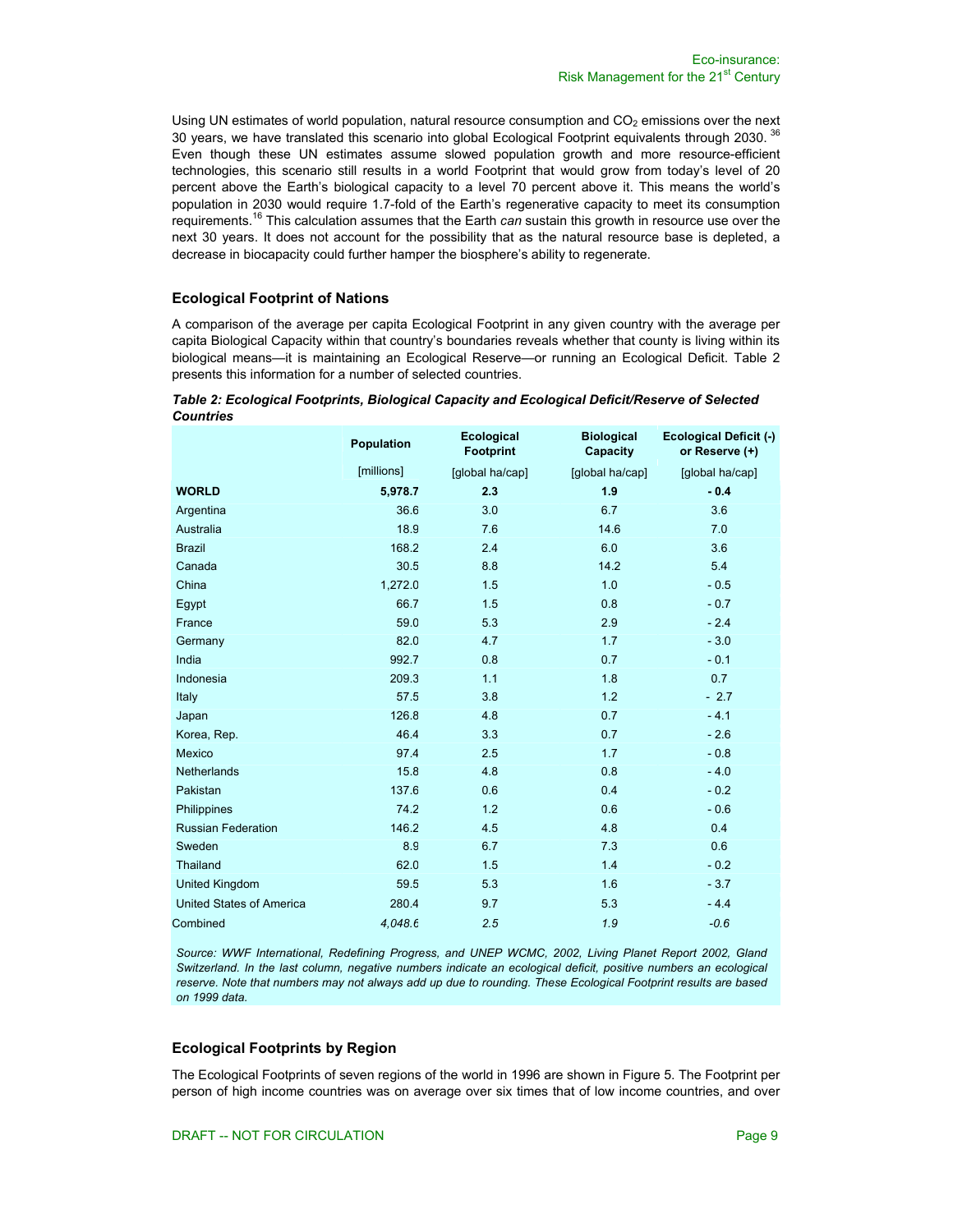three times greater than the Earth's biological capacity. (area units are now called, and equal to, global hectares).

*Figure 5: Ecological Footprint by Region and Income37 The ecological footprint of seven regions in the world in 1999. The footprint of high income countries was on average six times that of low income countries, and over three times the Earth's biological capacity.*



# **A Conservative Metric**

The Ecological Footprint is a conservative measure of human demand on the biosphere. It builds on publicly available statistics from United Nations agencies and does not depend on extrapolation or an understanding of causal relations. The measure provides estimates that avoid exaggerating the ecological deficit of humanity. It underestimates human demand when data is inconclusive and exaggerates biocapacity by assuming current practice is not reducing future biocapacity. For instance, aspects of human demand that are not conclusively documented or not yet easily translated into global hectares are left out of the Footprint. These include the use of freshwater with very locally specific impacts, and the emission of most pollutants other than carbon dioxide. When there is uncertainty about the yields of a given bioproductive space the higher yield figure is used, favoring overestimation of available global biocapacity. Because of the Ecological Footprint's conservative nature, human demand on the planetary biosphere is likely larger than this measure indicates, and the need for appropriate action even more urgent.

Ecological Footprint analyses and accounts provide key advantages to policymakers as they consider the issues raised by sustainability questions. The Ecological Footprint answers a significant question in a specific way: how much of the biosphere's regenerative capacity is occupied by any given activity?

# **Key Advantages**

**Key Advantages of Ecological Footprint Accounts** 

- **Comprehensive:** Ecological Footprint accounts are based on comprehensive and well-established natural resource data sets. They analyze the compound effect of resource consumption pressures related to climate, ocean habitats, forests, farmland, and urban areas. They also compare consumption to the Earth's biological capacity.
- **Credible**: Ecological Footprint Accounts are computed annually using the best scientific data from official government sources and reflect advancements in resource efficiency. The accounts are transparent and can be tested.
- **Conservative**: Speculative data, even if well grounded, is eliminated from the Ecological Footprint accounts. Fossil fuel's contribution to the Footprint is calculated using Intergovernmental Panel on Climate Change (IPCC) sequestration data. The alternative fossil fuel footprint based on replacement with biomass would lead to even larger Ecological Footprints.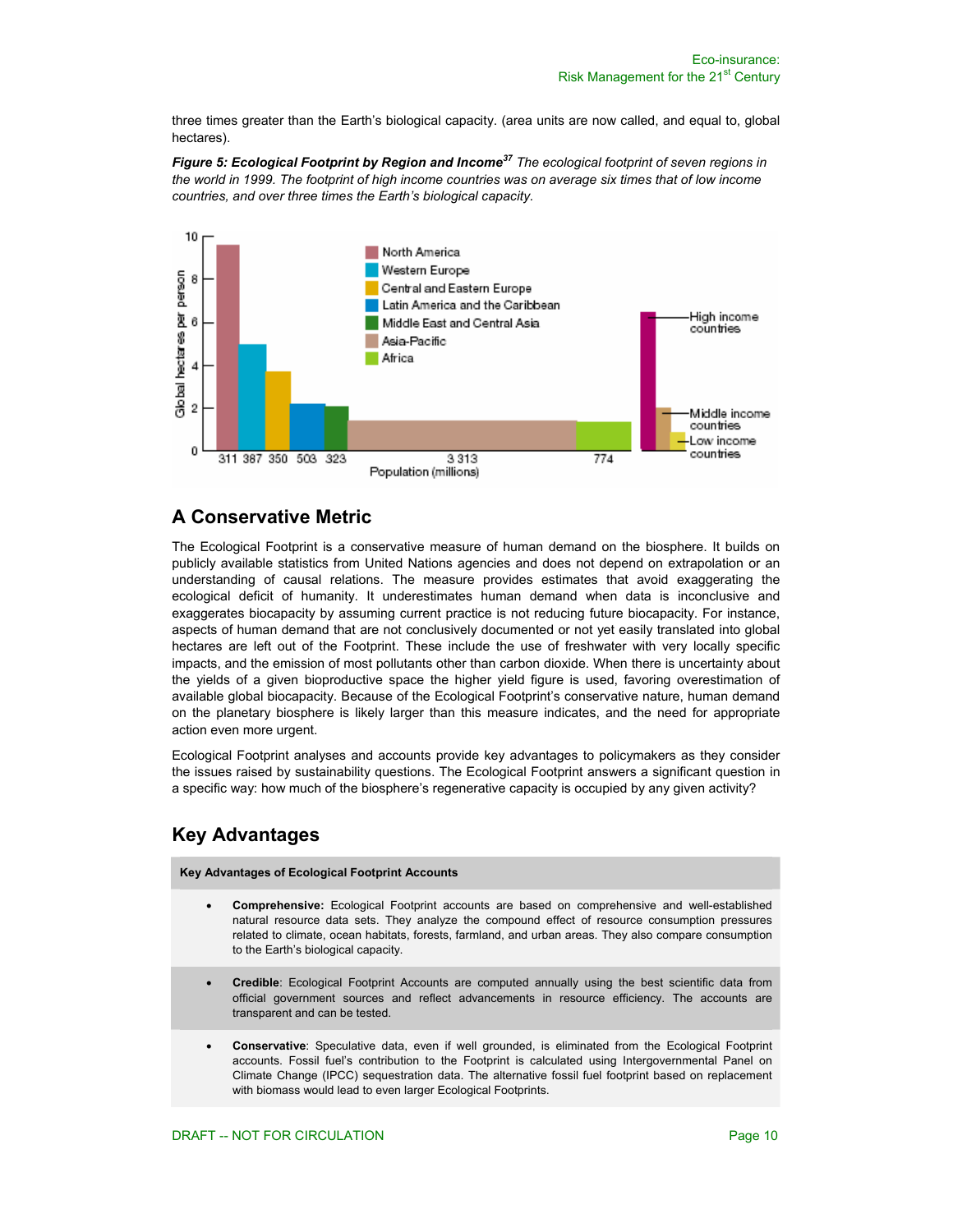- **Concise while Detailed**: Despite the comprehensive data inputs, the Ecological Footprint can be expressed in a single, readily understood number — the area required to support an individual, region or other entity. This single number is easily disaggregated into detailed supporting data.
- **Flexible and Scalable**: This analysis can be applied to products, households, cities, nations and the world. Results can guide physical design; policy development; sectoral and trade analysis; and investment screening.

# **Shrink & Share Scenarios**

# **Retooling for a Sustainable Future**

At the core of the quest for sustainability is the need to be able to live within ecological limits. In spite of ample recognition, exemplified by the Rio Declaration of 1992, that the global economy is unsustainable, the amount of resources allocated to expand human activities continues to exceed by far the limits that would make development sustainable. While much discussion of global resources over the last few decades has focused on the depletion of non-renewable resources such as minerals, ores and petroleum, it is increasingly evident that renewable resources, and the ecological services they provide, are at even greater risk.<sup>38</sup> Examples include collapsing fisheries, carbon-induced climate change, deforestation, and the loss of cropland to erosion and salinization.

Sustainability, or rewarding lives for all within the means of nature, requires that people do not use more ecological services than nature can regenerate. As human pressure is already exceeding the globe's ecological capacity, the sustainability challenge hinges on reducing overall human pressure. Certainly, we cannot succeed in this challenge if we do not do this in a way that is fair to all. Proposed solutions will only be viable if they internalize the principles of precaution, equity, efficiency and choice.

#### **Contraction & Convergence**

The conditions for transforming the human economy in a direction that allows all people to live well within the means of nature are straightforward at the conceptual level. Contraction and Convergence (C&C), an approach developed to address climate change, boils this down to two simple principles: <sup>39</sup>

- *Contraction:* the need to shrink humanity's demand on nature to a level the biosphere's capacity can regenerate; and
- *Convergence:* the need to renegotiate who is getting what portion of the 'global pie.'

C&C recognizes that "any conceivable long-term solution to the climate problem will embody, at least in crude form, a high degree of contraction and convergence. Atmospheric concentrations of greenhouse gases cannot stabilize unless total emissions contract; and emissions cannot contract unless per capita emissions converge."<sup>40</sup>

C&C focuses exclusively on  $CO<sub>2</sub>$  emissions, which are responsible for about fifty percent of humanity's Ecological Footprint.<sup>21</sup> As humanity takes serious steps to reduce its dependency on fossil fuels and implements C&C or a similar scheme, there is a danger that the switch to fossil fuel alternatives could add further pressure on the already strained biosphere. Hence, C&C needs to be considered within a larger ecological context: the biosphere's overall regenerative capacity.

### **From C&C to Shrink & Share**

In order to address the risk to all planetary ecosystems, we must go beyond C&C to include all core ecological services the biosphere provides. To avoid confusion with the carbon policy C&C focuses on, we call this expanded set of principles "Shrink and Share" Essentially, Shrink & Share (S&S) takes humanity's entire Ecological Footprint into consideration. *Shrinkage* occurs when nations, organizations and individuals reduce their Ecological Footprints so that consumption, production, investment, and trade activities do not exceed the regenerative capacity of the globe's life-supporting ecosystems. *Sharing* means that these reductions are allocated in fair ways. This could apply to regions, nations, organizations and/or individuals. For example, the current Footprints of individual nations vary greatly. A fairer allocation might mean that consumption, production, investment and trade patterns change such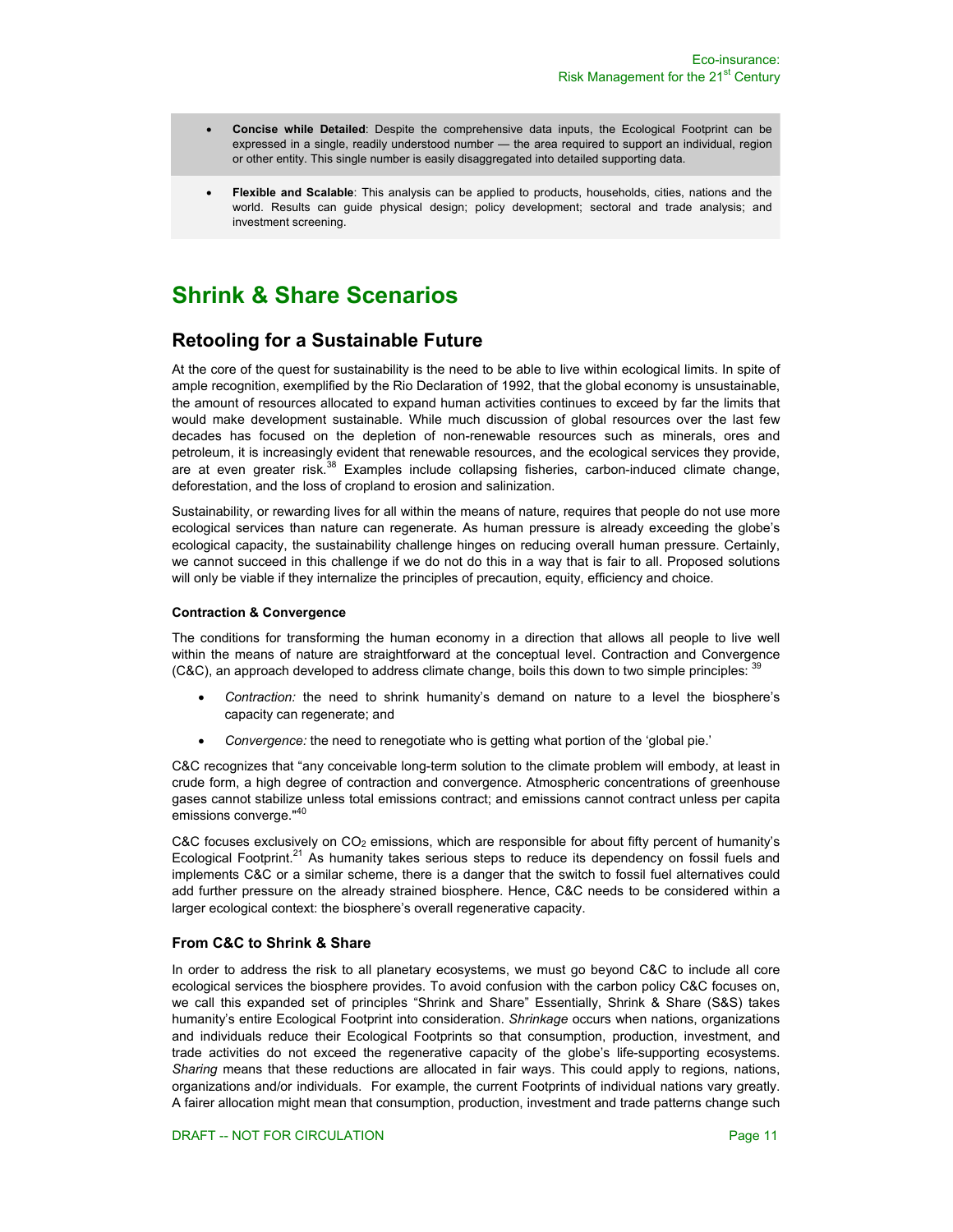that the Ecological Footprints of nations deviate less and less from each other, that there is a more equitable distribution of the rights to use resources, or that that resource consumption rights are more closely tied to the resources a region or nation has available.

While the Ecological Footprint of the average African or Asian consumer was less than 1.4 global hectares per person in 1999, the average Western European's Footprint was about 5 global hectares, and the average US resident's was about 9.6 global hectares; the world's existing capacity is only 1.9 global hectares per person.<sup>41</sup> The Ecological Footprint in high income countries is about 6.5 global hectares per person, in middle income countries about 2.0, and in low income countries 0.8 global hectares. In comparison with the high income countries, the low and middle income countries combined run much less of an ecological deficit, since their collective Footprint only slightly exceeds their bioproductive capacity.

### **Setting Realistic Targets**

Like C&C, Shrink & Share asks humanity to choose two targets: (i) the percentage of the biosphere's capacity to be used by humanity, and (ii) the year by when this is to be achieved. Balancing ecological budgets can take place within either a shorter or longer time span, with longer time spans increasing the risk of unpredictable costs or irreversible damages.

In setting limits on appropriation by humanity of the planet's biocapacity, there is a great range of opinion about how much bioproductive area should be kept relatively untouched for other species, even merely for the utilitarian reason of maintaining species that are necessary for basic life-support services. Some conservation biologists suggest setting aside at least one quarter of this area for biopreservation, and in some specific places of unusually high and locale-specific biodiversity up to 75 percent. The highest conservation targets in policy documents are smaller. For example, the authors of the Brundtland Report *Our Common Future<sup>42</sup>* invited the world community to protect 12 percent of all the biologically productive space, which is politically courageous, but still may be ecologically insufficient.<sup>43</sup> In contrast, leading Harvard biologist E.O. Wilson proposes setting aside 50 percent of the Earth's biocapacity for other species.<sup>44</sup> Using the conservation goal put forward in the Brundtland report, the bioproductive space available per person today would be 1.7 global hectares rather than 1.9; the Wilson goal would allow 1.45 global hectares per person worldwide.

Note that saving a percentage of available biocapacity for other species may not in itself be sufficient for maintaining biodiversity; specific bioproductive areas may need to be protected. Biodiversity protection is highly dependent on the availability of habitats and life support systems. A recent analysis of "hotspots" by Myers et al. (2000) demonstrated that 25 localities, covering a mere 1.4 percent of the Earth's land surface, contain the last remaining habitats of 44 percent of the Earth's vascular plant species and 35 percent of species in four out of five vertebrate groups.<sup>45</sup> Were these hotspots to be preserved, the mass extinction of species currently underway might be reduced by at least one third.

### **Three Future Scenarios**

### **The E.O. Wilson, 2050, and Brundtland Scenarios**

Figure 6 below explores three future scenarios in which humanity's Ecological Footprint shrinks to different degrees and over different time periods; for comparison, it also shows the official UN/FAO or "business-as-usual" scenario based on moderate efficiency improvements and moderate population growth. Human demand at the level of 1.0 planets indicates that the amount of resources being consumed with in a year corresponds to the entire regenerative capacity of the planet in that year. If no capacity is allocated to other species, one could call this the maximum level of consumption at which humanity can live off the global natural capital's "interest" without consuming the "principal." As shown in the figure, humanity's current demand requires the productive capacity of over 1.2 planets, meaning it takes 1.2 years to regenerate what is being used within one year. Fossil fuel use alone accounts for about half of this demand.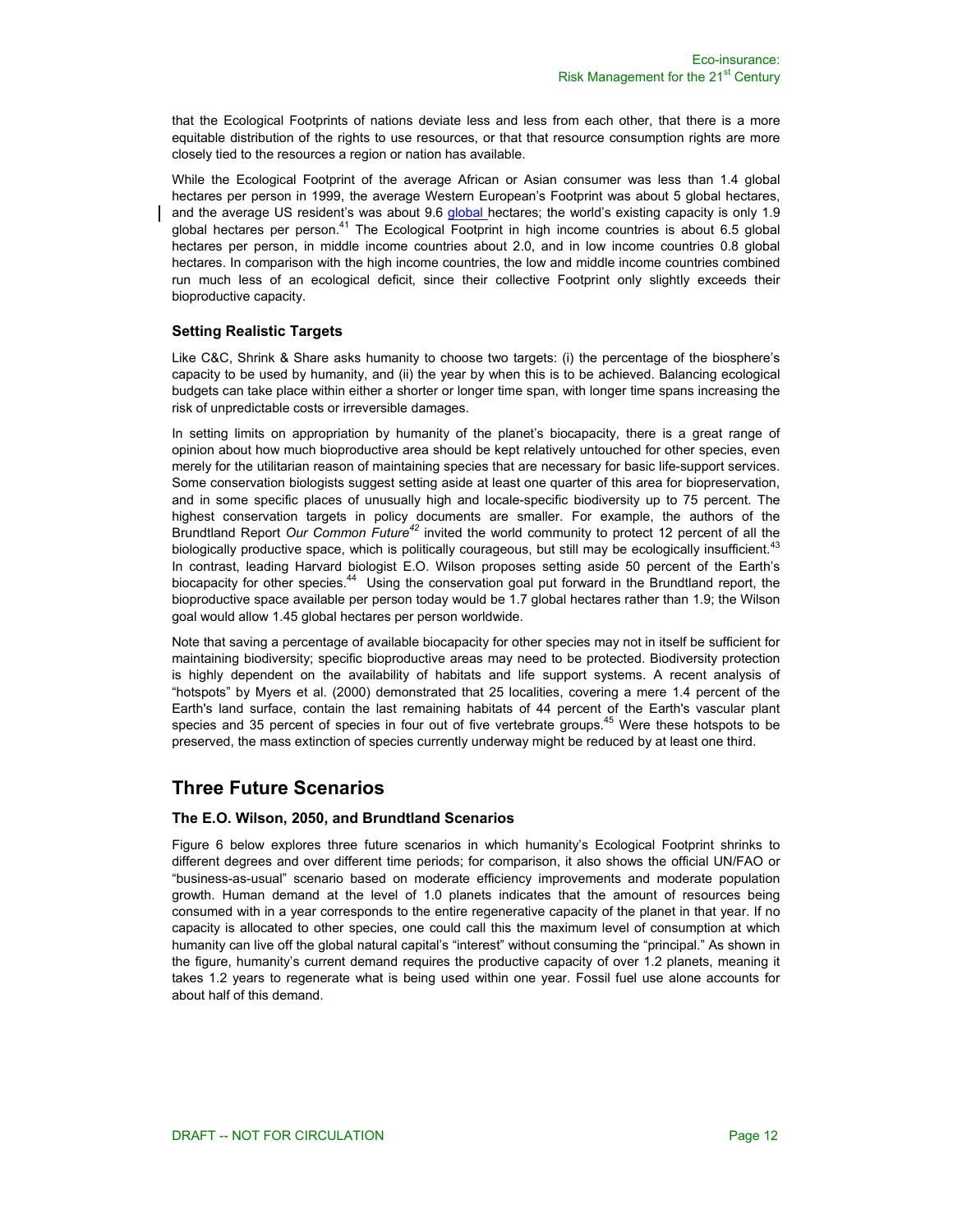*Figure 6: Business-as-usual versus Three S&S Scenarios: These curves show four possible tracks for the future. The pink line is an extension of the past, based on moderate projections from UN agencies. The yellow, blue and purple lines offer three Shrink and Share alternatives: they range from a*  faster and more aggressive reduction to a slower and smaller reduction over a 100 year period.



The scenarios explore how humanity's Ecological Footprint changes if we deviate from this business-asusual projection. The "E.O. Wilson" scenario is the most aggressive, following the eminent biologist's suggestion to use not more than 50% of the planet's biocapacity, leaving the remainder available to all other species. <sup>46</sup> For this scenario, we selected a 30 year target date for achieving this reduction. A less aggressive "2050" scenario is also shown, with a target Footprint of 0.67 planets reached 50 years from now. The third, even more lenient scenario follows the suggestions of the Brundtland Commission, setting a target in which humanity is allocated 88% of the planet's biocapacity; we have allowed 100 years for reaching this target.

### **Regional Shrink & Share Targets**

Figure 7 explores the shrinkage in Ecological Footprint by region that will be required in accordance with the intermediate "2050" scenario. Because nations have dominion over their own biocapacity, each region's share of biocapacity has been assigned in proportion to the percentage of the Earth's total biocapacity falling within the boundaries of the nations comprising that region. In this allocation, the population of a region does not influence its global share, but the more people in a region the fewer resources available to each person in that region.

The Latin American and Caribbean segment of the overall Footprint (shown in Figure 6 between the purple and brown lines) is the only regional Footprint that will grow in absolute terms. The reason is that their present Biological Capacity is still significantly larger than their Ecological Footprint. In fact, since the Biological Capacity of this region is 90 percent larger than their current Ecological Footprint, even a drop to 2/3 of their total Biological Capacity corresponds to the potential of increasing their Ecological Footprint by 25% (Here is the calculation 190% [percentage by which Biological Capacity exceeds Footprint]  $*$  66.6% [proposed reduction for "2050" scenario]  $\approx$  125 %).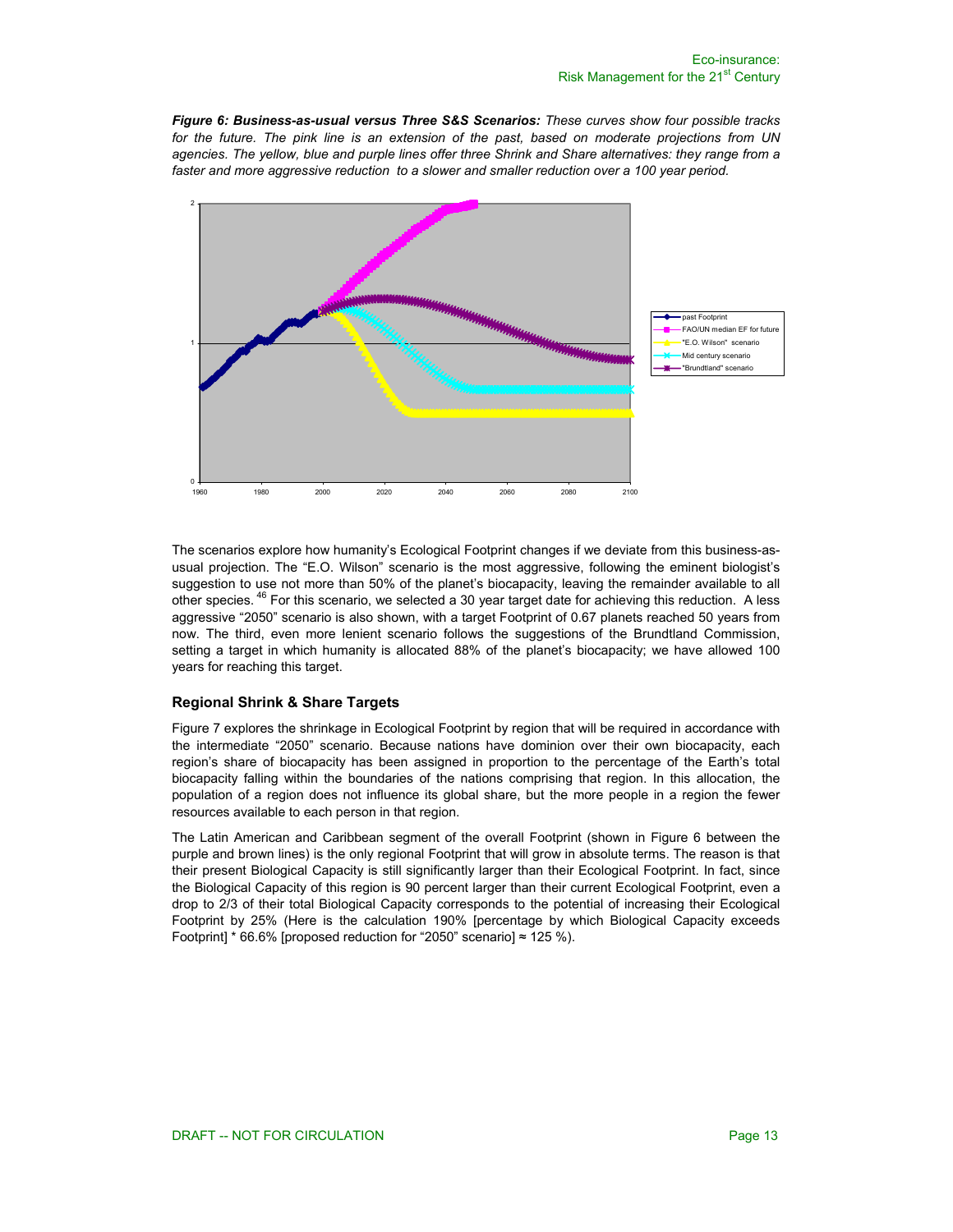*Figure 7: Ecological Footprint Reductions by Region. This example shows the regional distribution for the "2050" scenario. The upper line for the global is identical with the blue "2050" line in Figure 5. In addition to Figure 5, this graph shows each major region's portion of the overall global Footprint. Note that the Latin American and Caribbean segment (between the purple and the brown line) is the only regional Footprint growing in absolute terms.* 



This regional allocation of shares in the Shrink & Share model differs from that proposed by Contraction  $\&$  Convergence, which allocates the right to emit CO<sub>2</sub> on a global per capita basis. The latter offers a reasonable approach for carbon emissions since all consumers use the global commons of the atmosphere. However, because nations are unlikely to give up sovereignty over their territory, it is most probable that nations will claim access to the biosphere's overall capacity in proportion to the Biological Capacity that exists within their own territories.<sup>47</sup>

Allocation of shares based on regional biocapacity is only one of many possible strategies. Still, we believe it is one of the more practical and defensible approaches. Some other issues that might be considered in terms of what constitutes fair allocation include the problem of differential growth of regional populations, and how to address historical inequities in appropriation of global biocapacity. Discussion of these issues is beyond the scope of this paper.

Still looking at the "2050" scenario, Figure 8 shows the percent to which each region's share of the global Ecological Footprint will change over time. Note that the Latin America and Caribbean region will be entitled to a increased overall Footprint, as current demand in this region is less than its proportionate share of global biocapacity. These numbers reflect the allocation for each region as a whole, not per capita. Depending on the demographic development, per capita curves could follow significantly different paths. For instance, if the population in Latin America expanded by more than 25 percent over the next 50 years, the per capita allocation in Latin America would actually decline.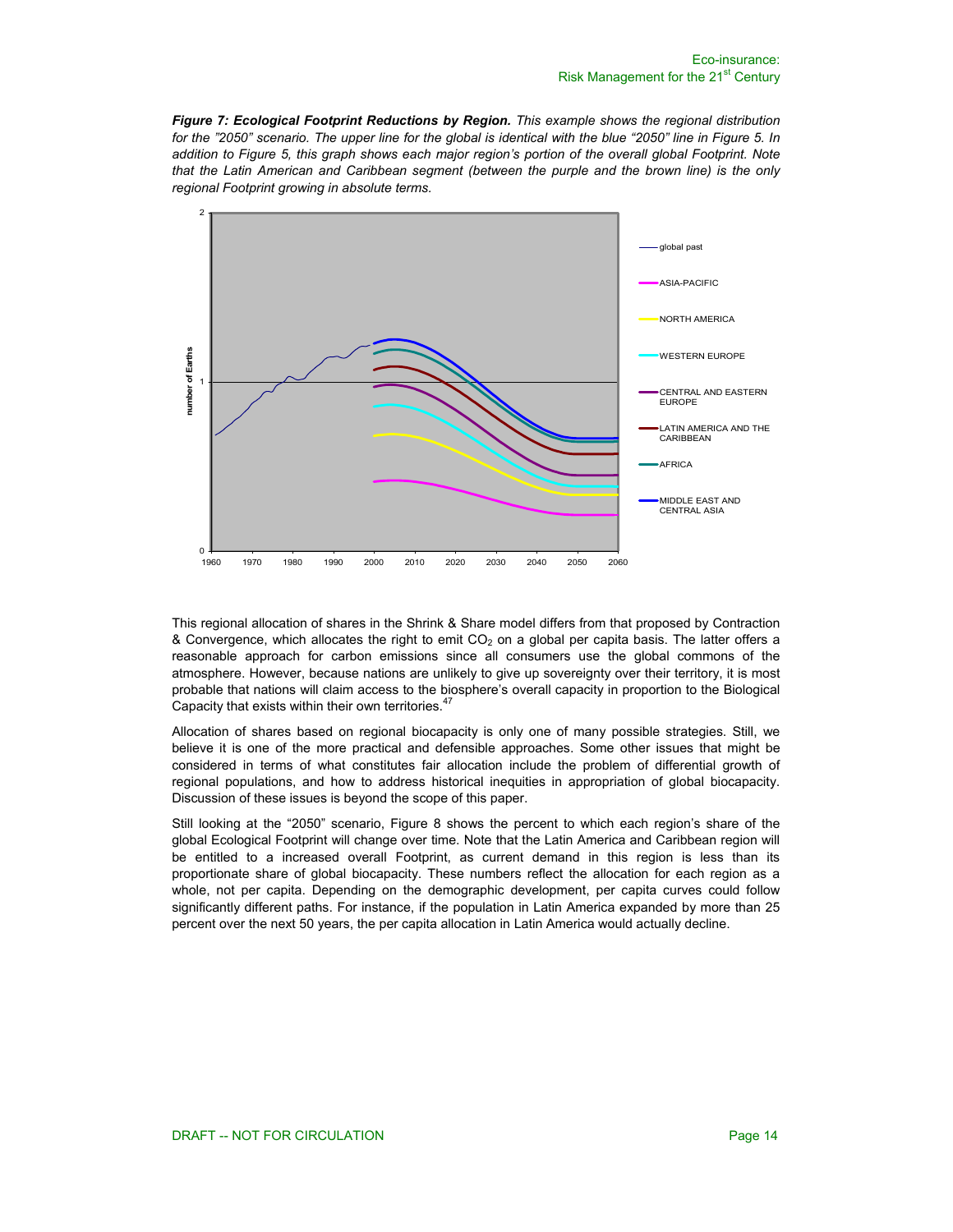*Figure 8: Percent Change in Regional Allocations ("2050" Scenario). In order to show the consequences for each region more clearly this graph compares the region's total Footprint to its current level (today = 100%). In contrast, Figure 7 depicts the absolute shares in the context of the global Footprint. As Figure 7 shows, all regions but Latin America and the Caribbean would need to shrink their overall Footprint in order to comply with a reduction target of the "2050" Scenario. This graph shows by*  which percent and how fast. For instance, humanity's Footprint, being at 120 percent of the planetary *capacity would need to be reduced by 45 percent in order to shrink to 66 percent of the planetary capacity.* 



# **Towards 21st Century Risk Management**

# **Ecological Debt as a Measure of Risk**

Whenever the curves for the scenarios in Figure 3 extend above 1.0 planet, the Earth's natural resource base is being consumed, not just its annual yield—humanity is in overshoot, drawing down natural resource principal in addition to consuming all the interest. Overshoot can be calculated for each scenario in Figure 6 as the area under each curve that lies above the 1.0 planets horizontal line; this area is the total ecological debt that will accumulate until humanity can reduce its demand below what the planet can produce. Ecological debt to date is 2.7 planet-years, meaning that it would take the Earth 2.7 years—if all human demand on the biosphere were suspended during this interval--to replace the natural resource base that has already been depleted.

Figure 9 shows the ecological debt that will accumulate under each of the various scenarios until the global Ecological Footprint again drops below the biosphere's maximum regeneration rate. It also shows the debt through the year 2050 if the United Nations "business-as-usual" projection comes to pass. Totals under the E.O. Wilson, "2050," and Brundtland scenarios will be 4.5, 7, and 18 planet-years respectively over the entire 21<sup>st</sup> century, and under the U.N./FAO projection, 38 planet-years by 2050. For comparison, the debt of 2.7 planet years that has accumulated over the past 20 years (1980-2000) is also shown.

*Figure 9: Actual and Projected Levels of Ecological Debt: We define the ecological debt as the accumulated deficits. In graphic terms, it is the surface under the curve between the one planet line and the Footprint line that is in excess of one planet, as depicted in Figure 6. For instance, the Wilson scenario would lead to a debt of 4.5 planet years, or 4.5 years worth of production of the Earth's*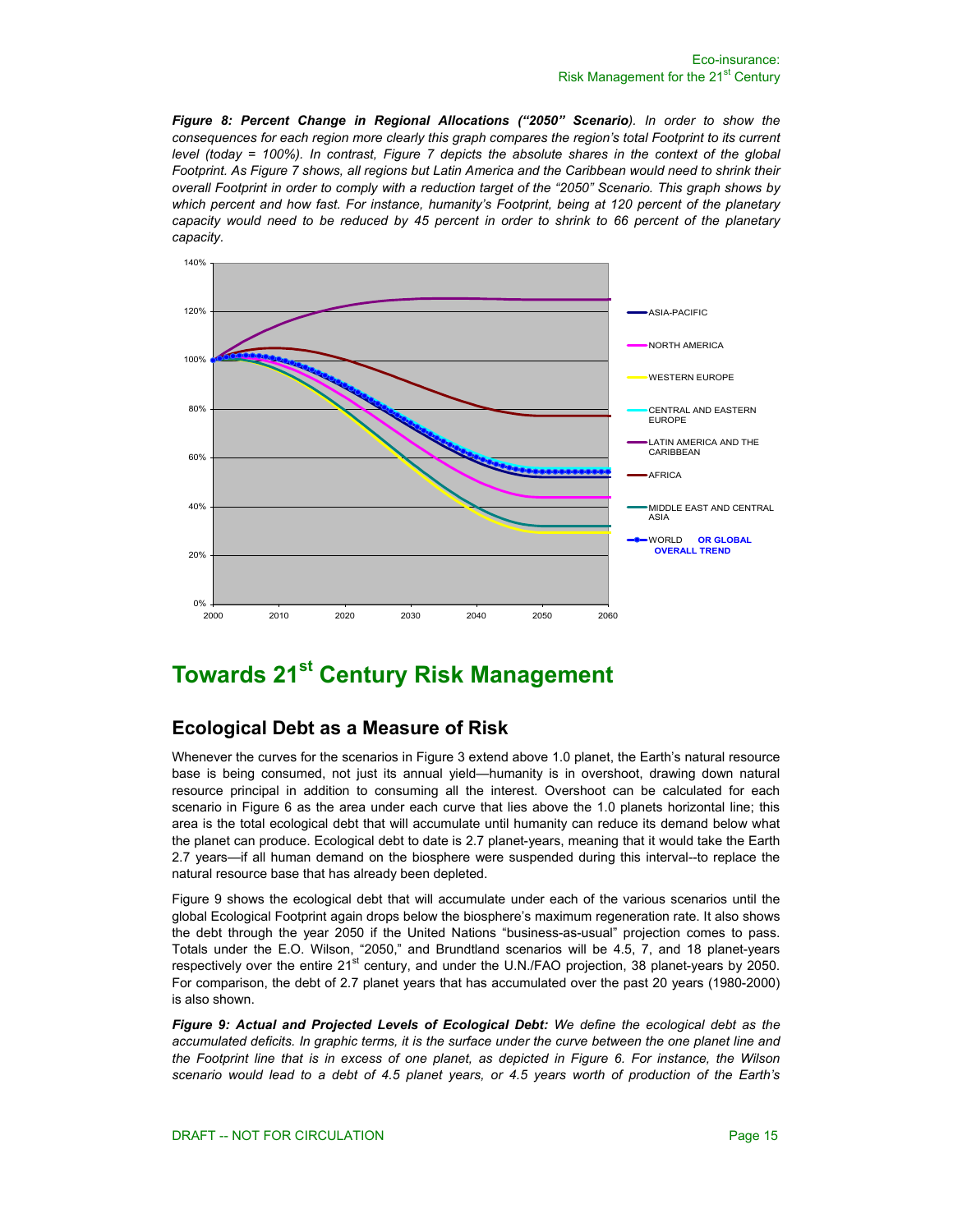

*ecosystems as shown below. This is the segment above the one-planet line that lies below the blue historical line (1980-2000) and yellow Wilson scenario line (2000-2013).* 

Because the greater the accumulated ecological debt the less likely the planet is to return to its former level of productivity, ecological debt can serve as an additional measure of risk in considering the various scenarios. The smaller the natural resource base becomes, the smaller the Earth's annual sustainable yield; and it is not at all clear when or even if the resource base will recover when demand again drops below 1.0 planet. Thus the same amount of consumption may have a larger Footprint in the future.

This measure of ecological debt from global overshoot is an approximation rather than an exact value. It is useful in estimating time horizons and potential risks associated with various possible paths into the future. For instance, what risk does 38 planet-years represent? Let's assume the following: the ecologically most robust situation would be if the entire bioproductive portion of the planet was covered by forests. Since forests can harbor a stock 50 times larger than their yearly maximum sustainable production, such a world may tolerate an ecological debt of 50 planet-years. This would mean starting with mature forests and ending up with the liquidation of the accumulated biomass and beginning again with seedlings. The productivity might still be about the same if well-managed, but the accumulated natural capital would be gone.

However, in the real world, much of the Earth's bioproductive area is not forest, but pasture and cropland, which have little stock to take advantage of. In response to overshoot, pasture and farmland expand into forest, displacing it. This places more pressure on the remaining forest area, concentrating overshoot in forest ecosystems. In a bioproductive world which is not entirely forest, 50 planet-years therefore exceeds the debt threshold that can actually be reached; global forest stocks would be depleted before then, with less robust ecosystems—those with less stock, like fisheries—being depleted at considerably lower levels of ecological debt.

If society moves from fossil fuels to renewable resources for generating energy, additional pressures may be put on biocapacity. While wind and solar may require little extra space, the use of biomass as a more cost-effective and versatile energy source could lead to quite significant space requirements. The rate at which debt accumulates is also important, as ecosystems may be able to tolerate a given level of stress for only a limited time before yields drop significantly, and thresholds may be passed which introduce unanticipated non-linearities into the yield curve—that is, a small increase in demand may result in an unexpectedly large drop in biocapacity. These are all critical considerations when setting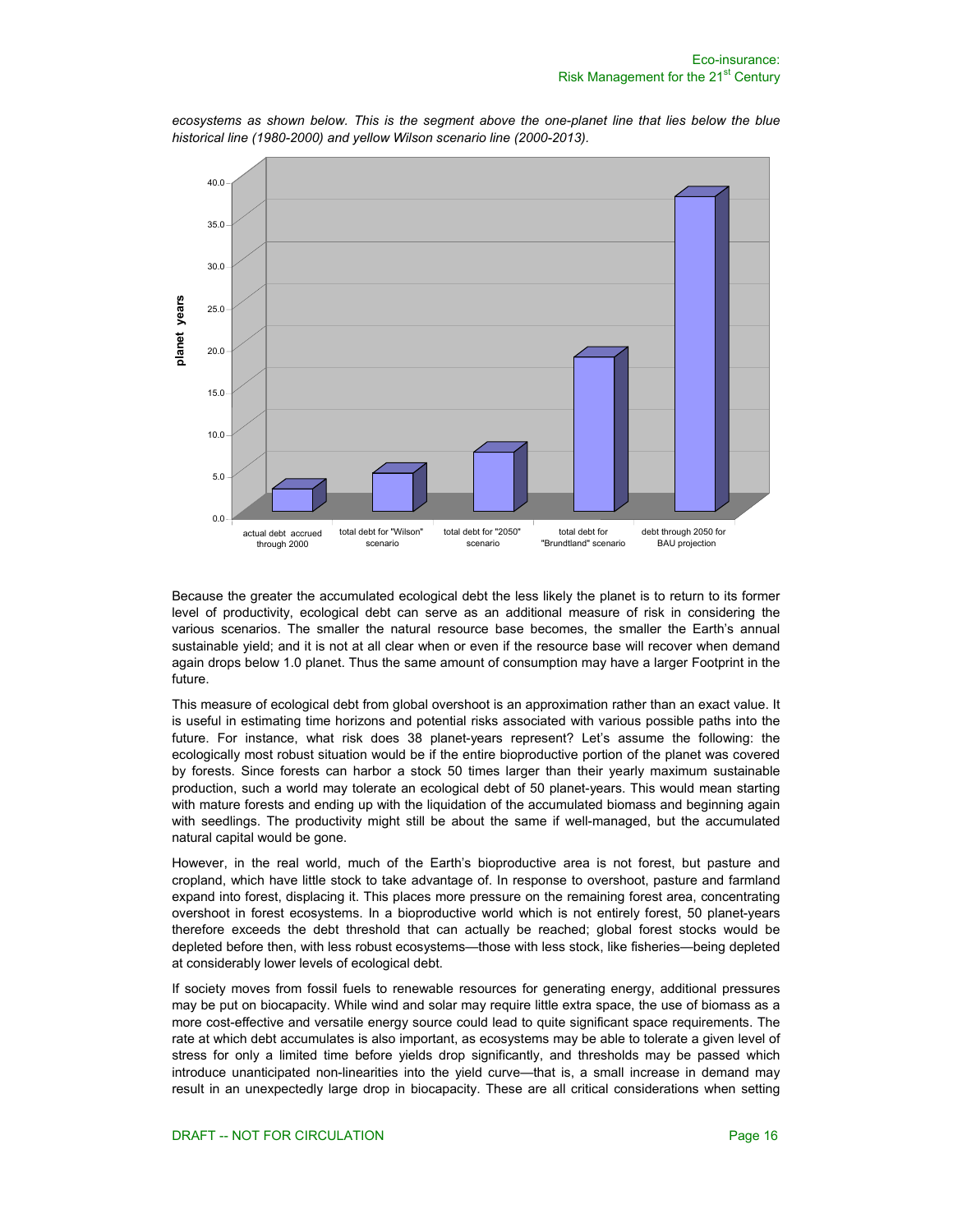goals for Shrink & Share. Politically, what may appear to be the most lenient scenario—in the above examples, the 'Brundtland Scenario' calls for the smallest reduction in Ecological Footprint and allows the longest time in which to achieve it—may in fact be, from a human welfare perspective, the riskiest.

# **Ecological Risk and Premium Levels**

Eco-Insurance, when combined with Ecological Footprint metrics and Shrink & Share Scenarios can become an important tool for managing ecological risk and its impacts on economic and human security. One way to capture these risks is by looking at and comparing the cumulative Ecological Footprint of different S&S Scenarios which represent the ecological debt that builds up through the continuous overspending of ecological resources.

*Figure 10: Towards Managing Environmental Risks in the 21st Century. Eco-Insurance premium levels go up when the Eco-Insurance Risk Index -- a proxy of cumulative ecological debt -- increases.* 



For every set of decisions on (i) the percentage of the biosphere's capacity that is to be used by humanity (Brundtland versus 2050 versus EO Wilson) and (ii) the time by when such target is to be achieved (the elapsed time target), we can calculate an Eco-Insurance Risk Index (a S&S Scenario Risk Profile or S&S Ecological Footprint) on the basis of the surface area between a baseline representing the percentage target of the biosphere's capacity usage (set at one planet in figure 6) and the S&S curve expressing by when the target is to be reached. Such calculations can in principle be made at the global, regional, national, organizational and individual level and can even be assessed separately for the various components of biocapacity (e.g., cropland, pasture, forests, fisheries) and then used to develop differential Eco-Insurance Premiums Levels based on the category of natural resources being utilized.

Eco-Insurance Risk Indices are proxies of S&S Risk Profiles or S&S Ecological Footprints and can become a valuable risk management tool permitting governments, businesses and civil society to monitor, improve and report on sustainability of their targeted consumption, production, trade and investment patterns in the context of how they affect cumulative ecological debt and inherent environmental, economic and human security. Eco-Insurance premium levels would increase or decrease from the global to the local depending on a corresponding increase or decrease in Eco-Insurance Risk Indices. Actual Eco-Insurance Premium Levels can be calculated on the basis of Global Eco-Insurance Risk, i.e. the aggregate level of Eco-Insurance to be mobilized on an annual basis, to ensure that sufficient funds are available for sustained investment in the restoration and maintenance of the globe's life-supporting ecosystems.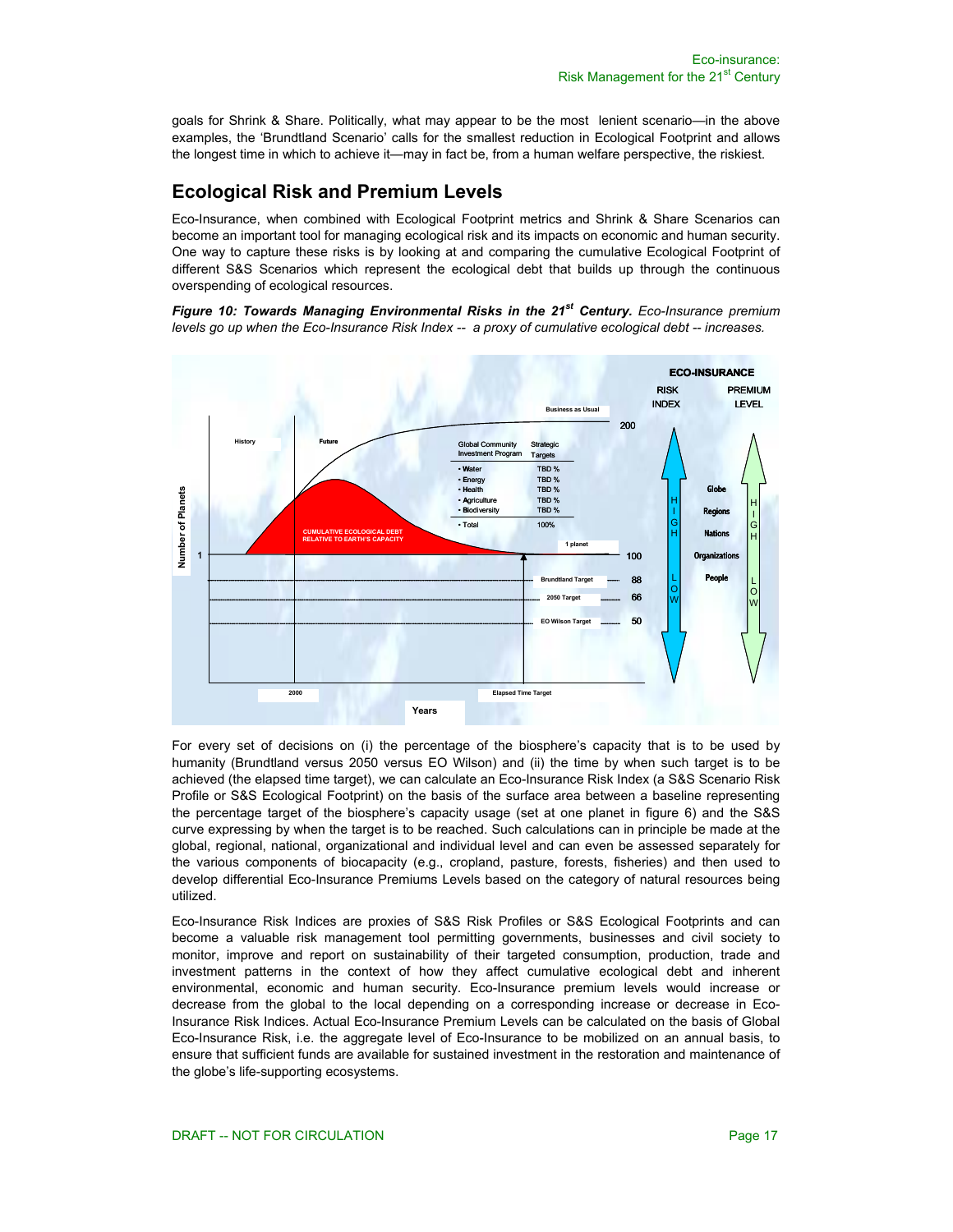# **Using Markets for the Common Good**

While markets mostly fail to properly function when free resources of nature are concerned, governments can be instrumental in shaping a policy framework for market mechanisms to work for the common good. A Cap and Trade system and Futures Markets based on indices of ecological risk may one day accomplish this goal by monetizing risk.

#### **Cap and Trade**

It is generally agreed that Cap and Trade systems are an efficient way of achieving stated objectives at less cost then command and control type approaches. They also leave market participants with the freedom of choosing how to achieve stated objectives. If governments are so inclined they can facilitate management of ecological debts and associated risks by means of a Cap and Trade system based on Eco-Insurance Risk Indices. Such a system could be implemented following international agreement on how much biocapacity is to be preserved and by when. Next, a corresponding S&S curve would be constructed which automatically provides the annual targets or caps from the global to the local, using Eco-Insurance Risk Indices as the yardstick. Having established acceptable levels of risk by means of these cap targets, people, organizations and nations would have the choice to reach them by investing in the necessary technologies and business processes that lead to a reduction of their Eco-Insurance Risk Index or rating, or alternatively and to the extent they are not able to do so, they could either trade with others that have Eco-Insurance Risk Index ratings below the norm or purchase Eco-Insurance.

With the adoption of an Eco-Insurance Risk Index-based Cap and Trade system, people, organizations, and nations are obligated to pay Eco-Insurance to the extent their Eco-Insurance Risk Index exceeds the cap. As such, Eco-Insurance is an indispensable risk reinsurance mechanism – a built in fuse -- for persistent market and policy failures.

#### **Pricing what is Priceless – Futures Markets**

Futures exchanges can be useful in forecasting because markets are often highly efficient in aggregating information from many different participants and transforming this information into a collective consciousness or wisdom about future events (which is then reflected in current prices). Commodity futures markets are better than individuals at forecasting the price of wheat and corn. Similarly, orange juice futures have been shown to be better at predicting Florida weather than conventional meteorological forecasts<sup>48</sup>. Information markets can also be used to improve the way governments, businesses, people and organizations make forecasts and decisions.

Applied to the challenges of promoting better governance of the global commons, Eco-Insurance Risk Indices could be used to develop EcoScenarios Futures Markets. Such futures markets would formalize humanity's present day-to-day speculation on the risks associated with ecological deficits at the global, regional or national level by enabling people to buy and sell futures contracts based on their perceptions or assessments of risk associated with different EcoScenarios of the future. Broad-based participation in the EcoScenarios Futures Markets can provide governments with valuable policy signals that would stimulate those responsible to negotiate international agreements which closely correspond to what market participants actually perceive to be realistic targets for managing the risks that are measured by global, regional or national Eco-Insurance Risk Indices.

Eco-Insurance Risk Indices may one day enable the development of futures markets which have the potential for pricing what is priceless: a sustainable future for present and future generations on this planet.

# **Policy Framework**

# **Guiding Principles**

The combination of Eco-Insurance, Ecological Footprint metrics and S&S Scenarios provides a mutually reinforcing toolbox for setting humanity onto the path of building a sustainable future considering that:

 $\Box$  Healthy ecosystems sustain an intricate yet fragile web of life that provides us with food, shelter, clean water, medicines, clean air, fertile soils and a stable climate;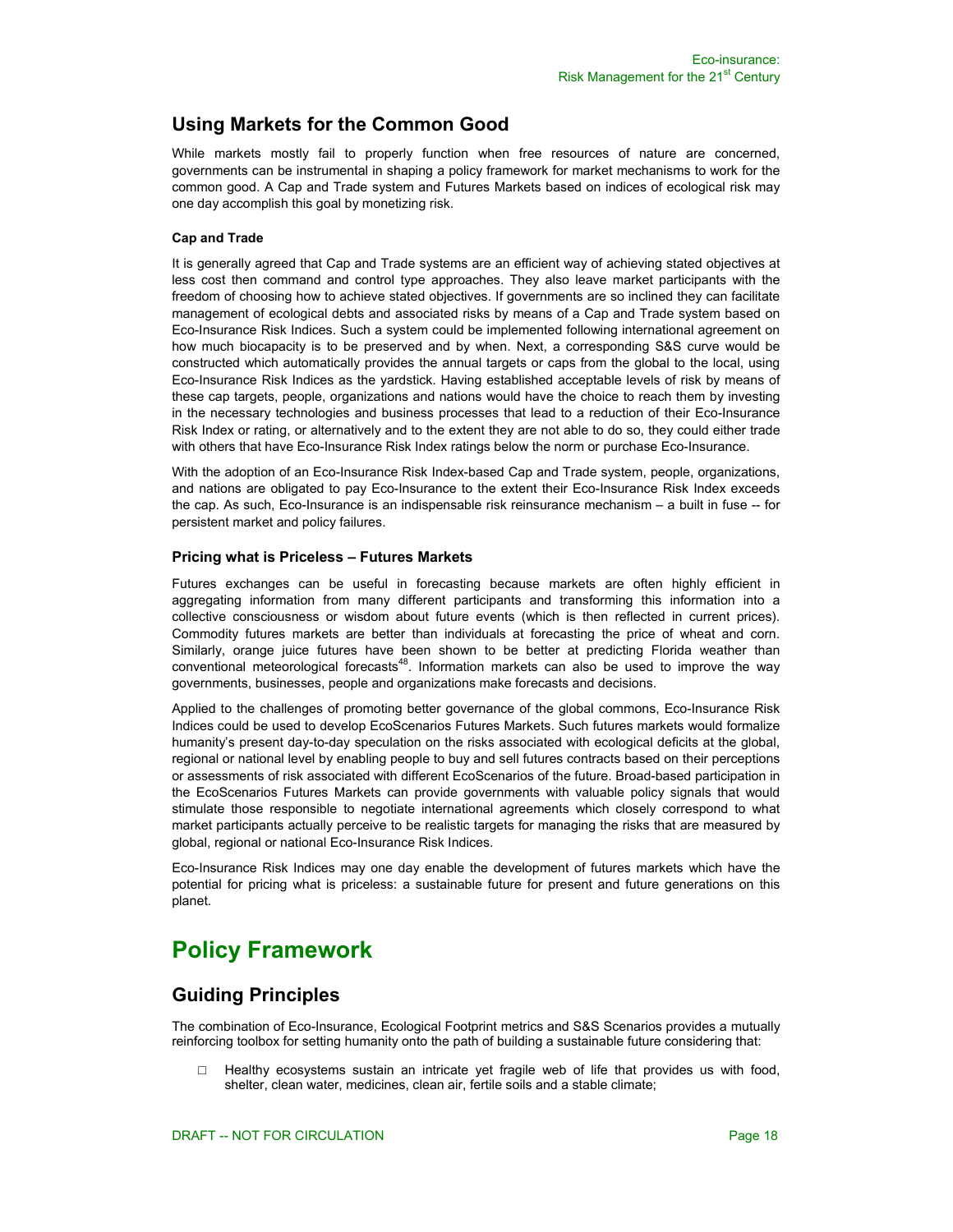- □ Humankind is dependent on the globe's life-supporting ecosystems for its economic, environmental and human security, but fails to invest sufficiently in their proper maintenance and restoration; experts estimate this 'eco-investment gap' amounts to \$ 50-100 billion per annum or more; perverse subsidies of \$ 700 billion per annum widen this gap even further;
- $\Box$  Humanity's global ecological deficit has now grown to be 20 percent of the Earth's capacity; this means humanity is consuming resources 20 percent faster than the Earth is able to generate;
- $\Box$  People, organizations and nations stand to benefit greatly financially and otherwise -- from reducing the increasingly costly environmental, economic and human risks associated with an accumulated ecological debt now exceeding 2.7 years of ecological production;
- □ Eco-Insurance proposes the establishment of a permanent financial mechanism for managing environmentally induced risks facing humanity in the  $21<sup>st</sup>$  Century; its operational design internalizes the principles of precaution, equity, efficiency and choice.
- □ Participation in Eco-Insurance should be voluntary, yet stimulated by a series of fiscal and economic incentives which reward early adoption of the scheme and diminish free rider issues.

### **Incentive Measures**

Eco-insurance will be more readily paid by people, organizations and nations on a voluntarily basis if there are very clear incentives that motivate them to do so and markets are allowed to function. To achieve this, governments in cooperation with the private sector, NGOs, multilateral organizations, academia and global citizens -- as joint stakeholders in a common future – will need to cooperate on the creation of an enabling environment.

### **Strong Scenario**

The strong (and better) scenario of such an enabling environment would call for making policy decisions with respect to three key targets:

- 1. **Biocapacity:** a percentage target for humanity's annual usage of the biosphere's capacity;
- 2. **Timeframe:** the number of years to reach the biocapacity target; and,
- 3. **Financial risk**: total investments needed to achieve the biocapacity and timeframe targets.

Once these policy decisions are made and targets have been established it will be possible to construct the corresponding S&S Scenario in order to:

- □ *calculate* applicable Eco-Insurance Premium Levels as a function of Ecological Footprint metrics, income levels, and Global Eco-Insurance Risk (in proportion to accumulated ecological debt per the Eco-Insurance Risk Index);
- □ *implement* an S&S-based Cap and Trade system which allows society to reach its targets faster and at reduced cost to governments, the private sector and civil society at large;
- □ *develop* and *test* environmental futures markets to provide price signals to governments relative to established targets.

Experience with the climate negotiation process and similar international processes have shown that reaching consensus on mandatory targets is time consuming. Serious consideration should therefore be given to:

- $\Box$  adoption of voluntary targets by for instance a coalition of willing governments as part of a longer term effort to move towards mandatory targets over time;
- $\square$  rewarding early adopters of the targets with tangible financial returns for meeting their obligations before others (by issuing Eco-Insurance Bonds for example).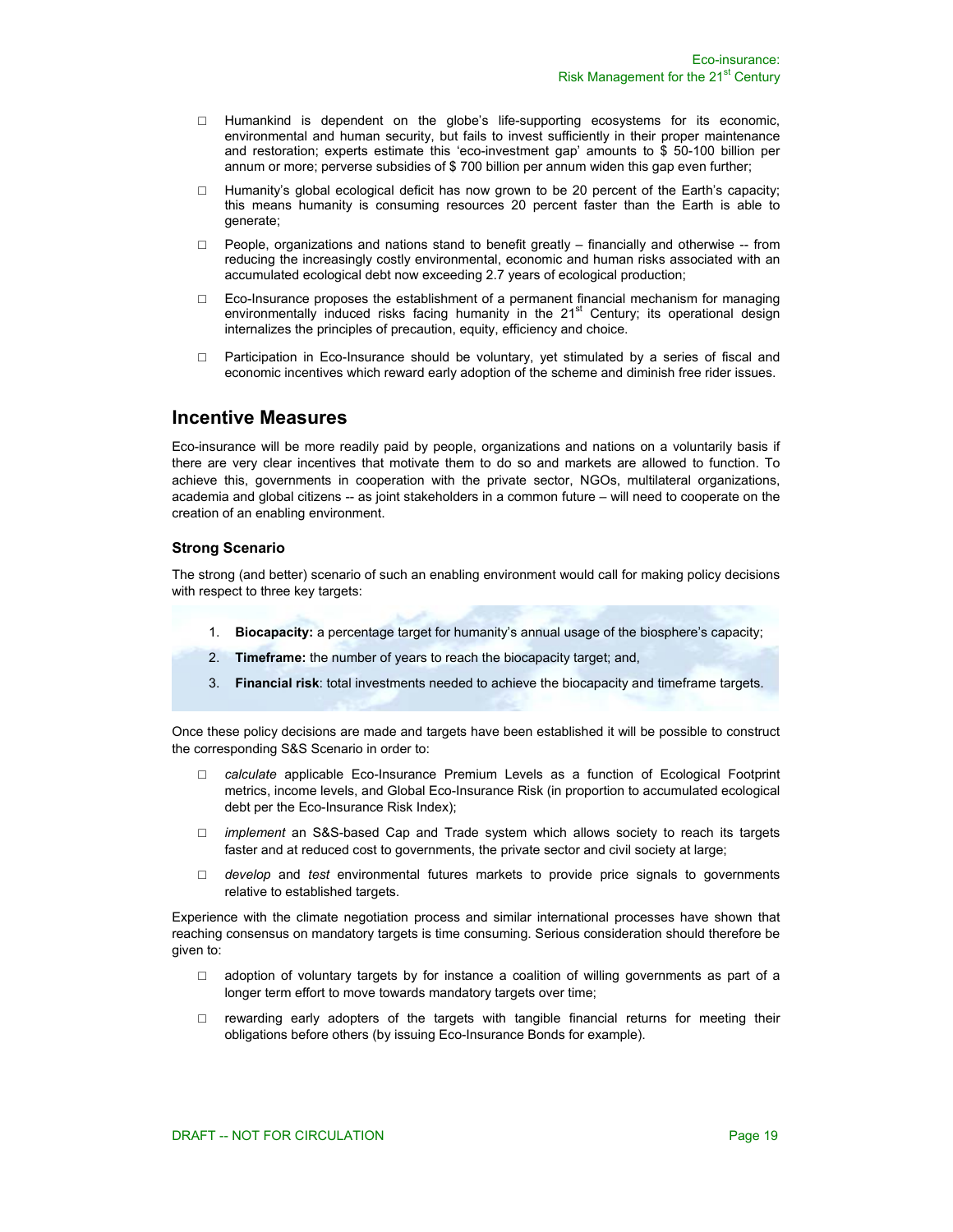#### **Second-best Scenario**

The second-best scenario of an enabling environment (which could pave the way for adoption of the strong scenario) would focus on stimulating voluntary participation by means of a series of smart incentives such as listed in Table 1, page 7 above.

Requirements would be that:

- □ a critical mass of governments adopt policies leading to modifications in their tax codes and/or budgets to create the necessary fiscal and economic incentives;
- $\Box$  a recommended Eco-Insurance premium schedule for voluntary payment is prepared on the basis of appropriate targets for biocapacity, timeframe and financial risk.

#### **What are reasonable targets?**

The following benchmarks may be appropriate targets to start incentive framework discussions\*:

|    | 1. Biocapacity:   | 88% of planet                       |
|----|-------------------|-------------------------------------|
| 2. | Timeframe         | by 2050                             |
|    | 3. Financial Risk | $0.2 - 0.5$ % of World GDP per year |
|    |                   |                                     |

 \* to be adjusted up or down as new information becomes available about the environmental, economic and human risks associated with prevailing levels of ecological deficits and debt.

### **Everyone Benefits**

Given an appropriate incentive framework, individuals, the private sector, governments, NGOs, multilateral development institutions and academia would be compelled, motivated by self-interest rather than altruism, to participate in the Eco-Insurance scheme for the following reasons:

- □ *Individuals* would like the proposed scheme because Eco-Insurance:
	- $\circ$  pays for itself or returns money through smart financial incentives; it also lowers future tax liabilities -- a dividend resulting from better governance of natural resources;
	- o offers a participative, transparent, accountable and online interface (the EcoSmartCard™) for tracking, reporting and co-managing people's investments in a sustainable future;
	- o promotes fiscally prudent governance and ensures more reliable and equitable access to ecological goods and services for the benefit of both current and future generations; and,
	- $\circ$  enhances economic, social and environmental security on the basis of precaution, equity and an inclusive community-based solution to a global problem affecting everyone.
- $\Box$  The *private sector* would speak out in favor of Eco-Insurance because participation:
	- $\circ$  helps to lower uninsurable (systemic) financial risks to their businesses  $-$  increasing performance, and facilitates long term access to the capital markets;
	- $\circ$  demonstrates a tangible commitment to, and engages the workforce in, the transition to sustainability; it exemplifies good forward-thinking corporate citizenship; and,
	- o strengthens the private sector's license to operate within a world economic context increasingly impacted by the consequences of poor environmental governance.
- □ *Governments* would welcome the approach because Eco-Insurance:
	- $\circ$  promises to mobilize new and additional financial resources for meeting the rapidly mounting environmental challenges, risk and uncertainties of the 21<sup>st</sup> Century;
	- $\circ$  strengthens global environmental governance which is complementary to and in line with all major international (environmental) agreements and conventions;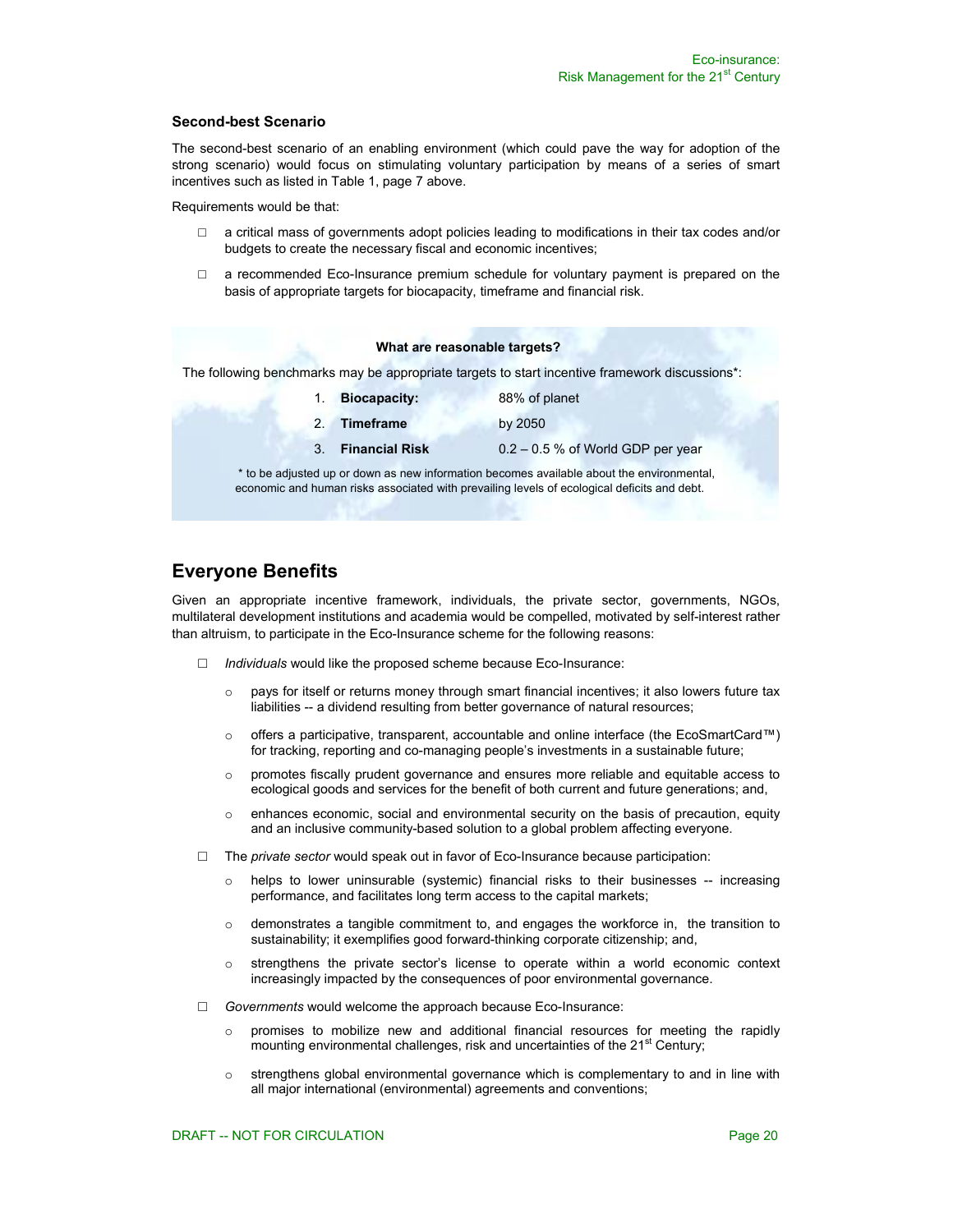- $\circ$  leverages the capabilities of multi–and bilateral institutions or initiatives, the private sector, NGOs and knowledge institutions within a common strategic framework and purpose;
- $\circ$  promotes the delivery of increasingly scarce environmental goods and services through international public-private cooperation and active engagement of civil society;
- $\circ$  stimulates more sustainable consumption, production, trade and investment patterns; and,
- o builds a better foundation for timely realization of the Millennium Development Goals.
- □ *NGOs, Multilateral Development Institutions and experts* support Eco-Insurance because it:
	- $\circ$  strengthens and leverages their own efforts to mainstream environmental concerns in society pursuant to a compelling international cooperative strategic framework;
	- $\circ$  offers the opportunity to manage portions of the catalytic Global Community Investment Program as implementation agencies pursuant to transparent, efficient online procurement procedures;
	- $\circ$  provides an opportunity to achieve the necessary scale to address the major environmental challenges facing humankind in the coming decades;
	- $\circ$  is a preventive solution based on sound scientific methodology and a concern for equity, efficiency and choice for all living things.

### **The Way Forward**

It is recommended multi-stakeholder support be mobilized to finance a development strategy for the Eco-Insurance Initiative along the following lines:

- □ The Eco-insurance scheme could be elaborated and implementation challenges could be overcome in close cooperation with a growing network of 'Launch Partners' drawn from government, the private sector, NGOs, multilateral development institutions and academia;
- □ Some 15-20 *initial* Launch Partners could take the lead in preparing a phased implementation plan that would feature demonstrations projects in selected regions of the world;
- □ Stakeholder consultations, workshops, technical papers, publications, and web-based communications and outreach programs should engage people, governments, companies and organizations from around the globe towards a tipping point of international support; and,
- □ Tax deductible donations from people and organizations supplemented by financial support from governments could enable the Eco-Insurance Financial Mechanism to finance development and start-up expenses of the Initiative until such time that premium payments enable the Eco-Insurance Financial Mechanism as a going concern.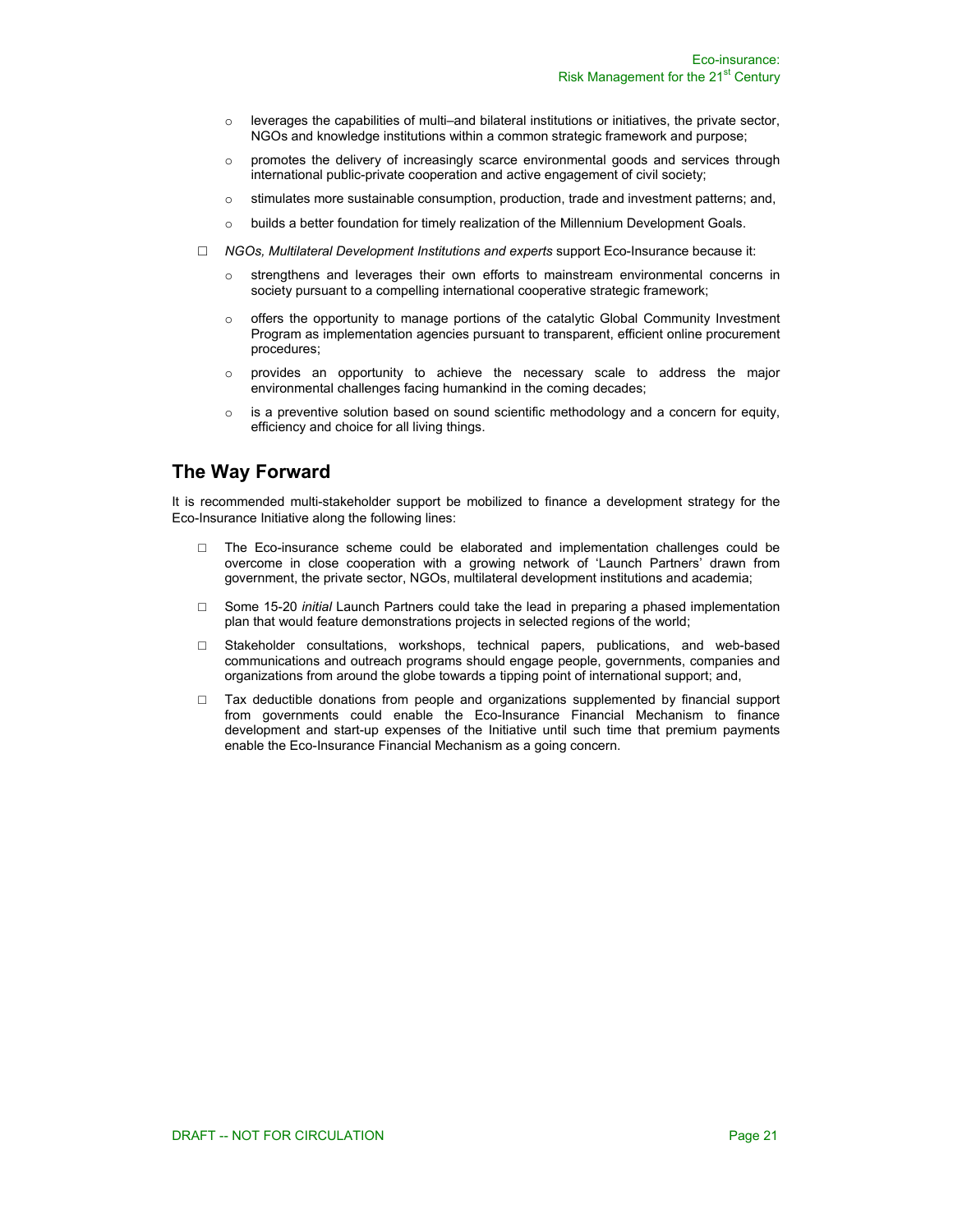# **End Notes**

<sup>1</sup> *The Insurability of Ecological Damage*, Swiss Reinsurance Company, Zurich, 2003, p 5.

 $2$  Ibid 1

 $\overline{a}$ 

<sup>3</sup> See: *Climate Change and the Financial Services Industry*, Executive Briefing, UNEP Finance Initiatives, 2002*.*

4 IPCC , Third Assessment Report - Climate Change 2001. Working Group I: The Scientific Basis. Summary for Policy Makers. Geneva, World Meteorological Organization and United Nations Environment Programme, 2001

<sup>5</sup> *Climate Related Perils Could Bankrupt Insurers*, ENS News, October 7, 2002.

<sup>6</sup> Ibid 1, pp 27-29.

 $7$  For a more detailed discussion see: Ibid 1, pp 27-42.

<sup>8</sup> See: Ibid 1, page 9 for overview of goods and services provided by life-supporting ecosystems. [correct]

9 See for example: (i) *Living Planet Report 2002*, WWF with UNEP's WCMC and Redefining Progress, (ii) Global Environmental Outlook 3: Past Present and Future Perspectives UNEP, 2002; (iii) ibid 1, page 19, and (iii) Wackernagel, M. et al., *Tracking the ecological overshoot of the human economy.* Proceedings of the National Academy of Sciences, June 24, 2002.

 $10$  For an approximation of the value of what may be priceless and returns on conservation as an investment, see: *Economic Reasons for Conserving Wild Nature* Andrew Balmford, Aaron Bruner, Philip Cooper, Robert Costanza, Stephen Farber, Rhys E. Green, Martin Jenkins, Paul Jefferiss, Valma Jessamy, Joah Madden, Kat Munro, Norman Myers, Shahid Naeem, Jouni Paavola, Matthew Rayment, Sergio Rosendo, Joan Roughgarden, Kate Trumper, and R. Kerry Turner, Science 2002 August 9; 297: 950-953.

11 See for example: (i) *Conserving the Peace: Resources, Livelihoods and Security*, Edited by Matthew, R., Halle, M. and Switzer, J. International Institute for Sustainable Development, 2002; (ii) Homer-Dixon, T., *Environment, Scarcity, and Violence*, Princeton University Press, June 2001.

 $12$  Ibid 23

13 For discussion on ecological deficits and its consequences, see for example: Brown, Lester, R*., Eco-Economy: Building an Economy for the Earth,* Earth Policy Institute, W.W. Norton & Company, New York and London.

<sup>14</sup> For example: the civilizations of Mesopotamia and Easter Island.

<sup>15</sup> The International Energy Agency (IEA) predicts demand for oil will rise from 77 to 120 million barrels per day by 2023 while supply can only increase to from a current 77 to 80 million barrels per day.

<sup>16</sup> [IEA reference, complete]

<sup>17</sup> {Leeb reference, complete]

<sup>18</sup> See the UN's Framework Papers on Water, Energy, Health, Agriculture and Biodiversity for summaries on these<br>interrelated **proprianges** changes related to sustainability environmental changes related to sustainability: http://www.johannesburgsummit.org/html/documents/wehab\_papers.html

19 Myers, N. *Environmental refugees: a growing phenomenon of the 21st Century*, Philosophical Transactions of the Royal Society, London, May 2001, 356.

 $20$  Ibid 8 (ii)

<sup>21</sup> World Population 1950-2050, US Census Bureau, http://www.census.gov/ipc/www/img/worldpop.gif International Database 5-10-00

22 See: Diamond, Jared, *Guns, Steel and Germs: The Fate of Human Societies* Norton, W. W. & Company, Inc, 1999.

 $^{23}$  A global commons may be loosely defined as a domain that is beyond the exclusive jurisdiction of any one nation but one that all nations may use for their own purposes (such as extracting resources or discharging pollutants). Without effective controls, the use of a commons may increase to the point that it becomes severely depleted, contaminated, or degraded, a tendency Garrett Hardin refers to as the "tragedy of the commons."

<sup>24</sup> Hardin, G. The Tragedy of the Commons, Science 162, 1968, 1243

25 See for example: (i) Kaul, I., Le Goulven, K., Schnupf, M., *Financing Global Public Goods: Policy Experience and Future Challenges*, in Global Public Goods Financing: New Tools for New Challenges, A policy dialogue, edited by Inge Kaul, Katell Le Goulven and Mirjam Schnupf, 2002 and (ii) Gardiner, R., Le Goulven, K. *Sustainaing our Global Public Goods,* UNED Economic Briefing No 3.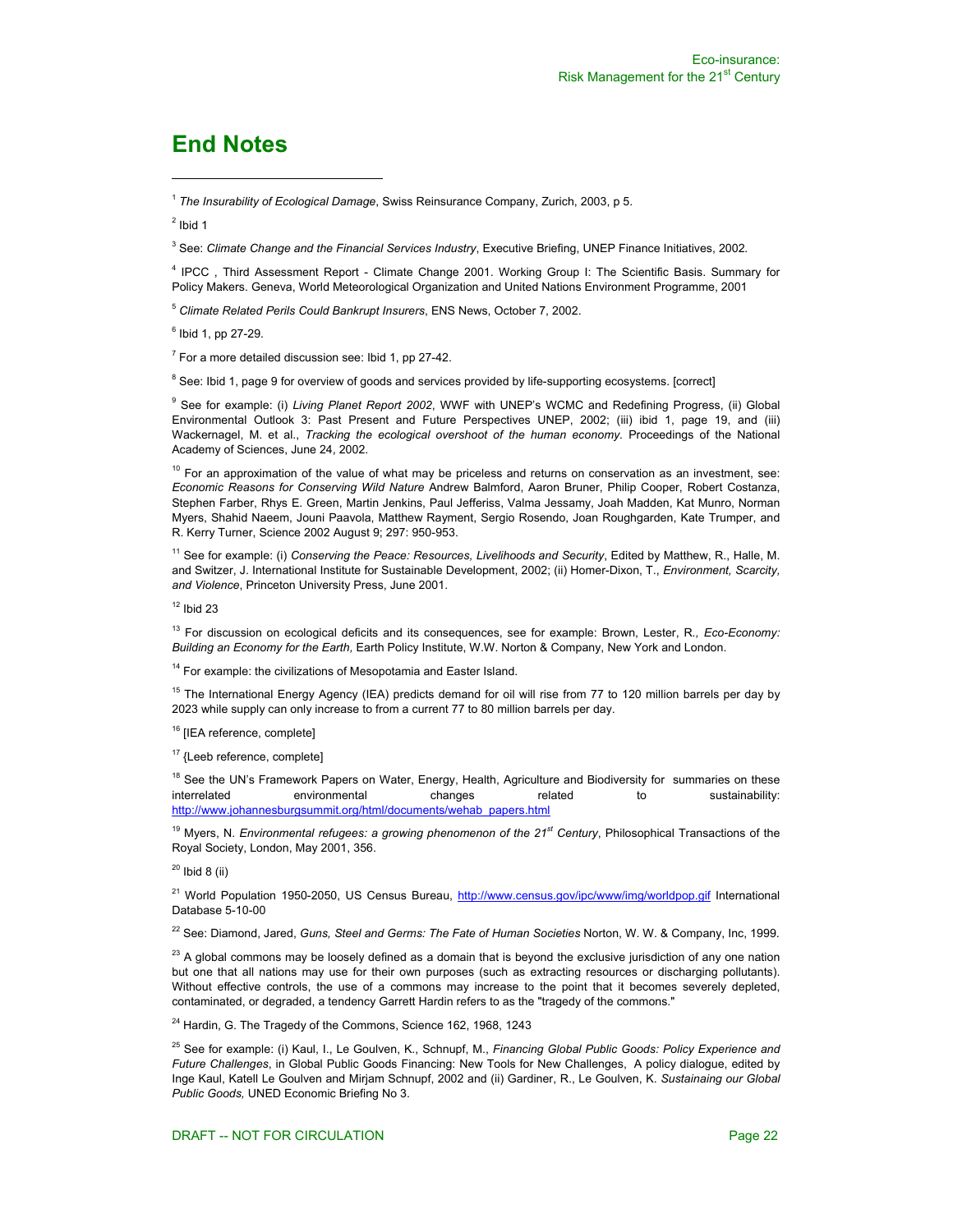26 See: Stiglitz, Joseph, E., Knowledge as a Global Public Good, *www.worldbank.org/knowledge/chiefecon/articles* and also: *Sustaining our Global Public Goods*, Towards Earth Summit 2002, Economic Briefing No.3, UNED Forum

27 The following resources on ecological footprint analysis are helpful: Wackernagel, M and Rees, W., *Our Ecological Footprint: Reducing Human Impact on the Earth*, New Society Publishers, Gabriola Island, BC, Canada, 1996; Chambers, N., Simmons, C., Wackernagel, M., *Sharing Nature's Interest: Ecological Footprints as an indicator of sustainability,* Earthscan Publications Ltd., London and Sterling VA, 2000.

<sup>28</sup> "Remainder" is a more appropriate term than surplus because on a global level a surplus does not exist; humankind has been running an ecological deficit with the earth since the 1980s.

<sup>29</sup> The suggestion here is that UNEP may be an appropriate agency for providing such an assessment based on its current work program, expertise and increased attention to scenarios, such as included in the Global Environmental Outlook.

<sup>30</sup> Appropriate examples of fiscal and economic interventions include, but are not limited to: Eco-Insurance deductibility from VAT or income tax purposes, credits of Eco-Insurance payments against qualified environmental or carbon taxes, Eco-Insurance investment credits, the shifting of perverse subsidies, Eco-Insurance exempt goods and services, etc.

<sup>31</sup> The cost of achieving sustainable development has been estimated at \$ 600 billion of which \$ 125 billion was to be provided as foreign assistance to developing countries; the estimated demand for financing the globe's life-supporting ecosystems is estimated to be in excess of \$ 100 billion (see for example: *What the World Wants* at www.osearth.com); the estimated supply for financing Global Public Goods is approximately \$ 5 billion of which \$ 1-2 billion reaches the globe's life-supporting ecosystems via the GEF (see: *Effective Use of Development Finance for International Public Goods*, in Global Development Finance 2001, The World Bank, Washington DC).

<sup>32</sup> MyEcoFoot is a development stage public-private initiative of the Institute for Environmental Security and TransGlobal Ventures, Inc., see: www.myecofoot.org

<sup>33</sup> See: 1% community campaign at Social Investment Forum at http://www.communityinvest.org/campaign.htm

<sup>34</sup> Eco-insurance Bonds are proposed to be issued upon pre-payment of eco-insurance premiums and would have the following basic features: (i) a face value equivalent to the premium amount; (ii) cumulative interest on the face value at a specified rate; and (iii) maturity of accumulated interest in five or ten years Early adopters would be protected against future increases of eco-insurance premiums pursuant to increased global risk up and until the effective maturity date of five, ten, fifteen or twenty years. One or a combination of the following tax incentives may support eco-insurance: (i) a tax deduction from current or future income equal to face value; (ii) a cumulative interest exemption for income tax purposes at maturity ; (iii) ability to offset face value against future environmental or carbon taxes

<sup>35</sup> Wackernagel, M., Schulz, N. B., Deumling, D., Linares, A. C., Jenkins, M., Kapos, V., Monfreda, C., Loh, J., Myers, N., Norgaard, R., Randers, J., 2002. Tracking the ecological overshoot of the human economy. *Proceedings of the National Academy of Sciences* 99(14), 9266-9271. Most recent data is for 1999.

 $36$  A 70 percent increase in the Ecological Footprint by 2030 is a conservative forecast based on optimistic projections of key variables. Increases in agricultural yields are assumed to continue at the rate experienced over the past forty years. A number of critical factors, including salinization, limitations on irrigation potential, and expansion into marginal cropland threaten to stall additional efficiency gains. The IPCC emissions scenarios used in this forecast assume rapid development of energy efficient technologies and an equal share of fossil and non-fossil energy sources by the year 2050. Failure to achieve these conditions would markedly increase the Ecological Footprint. The forecast is also based on moderate population growth to 8.1 billion by 2030. A continuation of current population growth rates would result in a significantly higher figure. See Food and Agriculture Organization. 2000. *Agriculture: Towards 2015/2030, Technical Interim Report* (Rome, Italy) and Intergovernmental Panel on Climate Change (IPCC). 2000. *Special Report on Emissions Scenarios* (Cambridge, UK: Cambridge University Press).

<sup>37</sup> Living Planet Report 2002

l

<sup>38</sup> World Resources Institute (WRI), United Nations Development Programme (UNDP), UNEP, World Bank, 2000, *World Resources 2000-2001, People and Ecosystems: The Fraying Web of Life,* Oxford University Press, New York. United Nations Environment Programme (UNEP), Stockholm Environment Institute, 1999, *Global Environment Outlook 2000,* Oxford University Press, New York.

39 Aubrey Meyer, 2001, *Contraction & Convergence: The Global Solution to Climate Change*, Schumacher Briefings #5 and Global Commons Institute. Green Books; ISBN: 1870098943

40 Ashton, J. & Wang, X. Equity and climate: In principle and practice. In *Beyond Kyoto: Advancing the International Effort Against Climate Change*, Pew Center on Global Climate Change, 2003.

<sup>41</sup> World-Wide Fund for Nature International (WWF), UNEP World Conservation Monitoring Centre, Redefining Progress, with the Center for Sustainability Studies, 2002, *Living Planet Report 2002*, WWF, Gland, Switzerland.